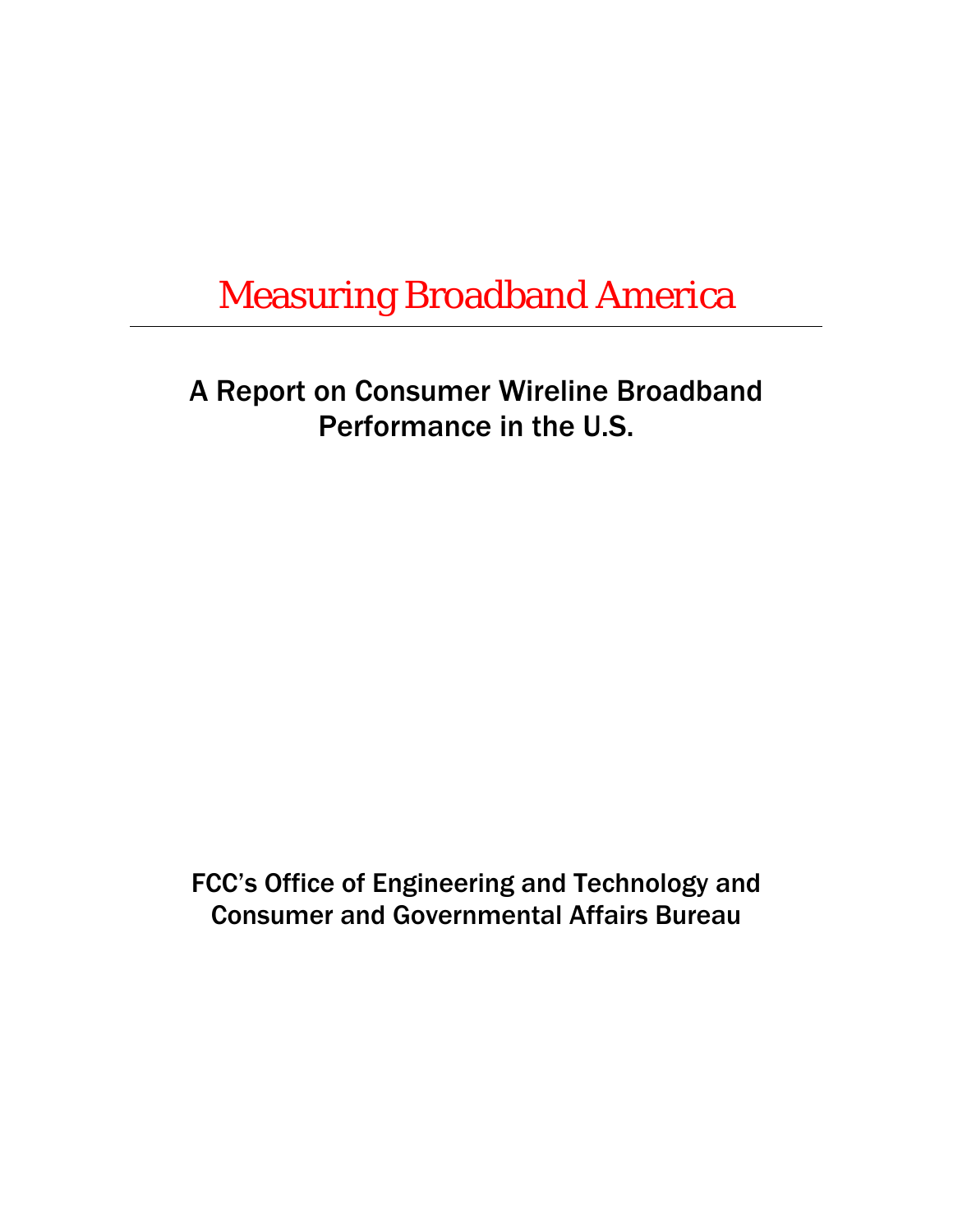### Table of Contents

| <b>Executive Summary</b>                                                                                       |
|----------------------------------------------------------------------------------------------------------------|
| Methodology                                                                                                    |
| Figure 1: Network diagram                                                                                      |
| Description of Tests Included in Report                                                                        |
| Summary of Findings                                                                                            |
| Performance Variation by ISP and Service Tier                                                                  |
| Chart 1: Average peak period and 24-hour sustained download speeds as a percentage of                          |
| advertised, by provider                                                                                        |
| Chart 2: Average peak period and 24-hour sustained upload speeds as a percentage of<br>advertised, by provider |
| Chart 3: Average peak period sustained download and upload speeds as a percentage of                           |
| advertised, by provider                                                                                        |
| Performance Variation by Access Technology                                                                     |
| Chart 4: Average peak period sustained download and upload speeds as a                                         |
| percentage of advertised, by technology                                                                        |
| Performance Variation by Service Tier                                                                          |
| Download Peak Period Throughput                                                                                |
| Chart 5: Average peak period sustained download speeds                                                         |
| as a percentage of advertised, by provider                                                                     |
| Upload Peak Period Throughput                                                                                  |
| Chart 6: Average peak period sustained upload speeds as                                                        |
| a percentage of advertised, by provider                                                                        |
| Burst Versus Sustained Download Throughput                                                                     |
| Chart 7: Average peak period burst download speeds as a                                                        |
| percentage of advertised, by provider                                                                          |
| Chart 8: Average peak period burst upload speeds as a                                                          |
| percentage of advertised, by provider                                                                          |
| Latency                                                                                                        |
| Chart 9: Average peak period latency, by technology                                                            |
| Chart 10: Web loading time by advertised download<br>speed, by technology                                      |
| Performance Variation by Time of Day                                                                           |
| Chart 11: Average sustained download speeds as a percentage of advertised over 24-hour                         |
| period, by provider                                                                                            |
| Chart 12: Hourly average sustained download speeds as a percentage of advertised, by                           |
| technology                                                                                                     |
| <b>Actual Versus Advertised Speeds</b>                                                                         |
| Figure 2: Peak period sustained download performance, by provider                                              |
| Conclusion and Next Steps                                                                                      |
| All Data Released into the Public Domain                                                                       |
| Acknowledgements                                                                                               |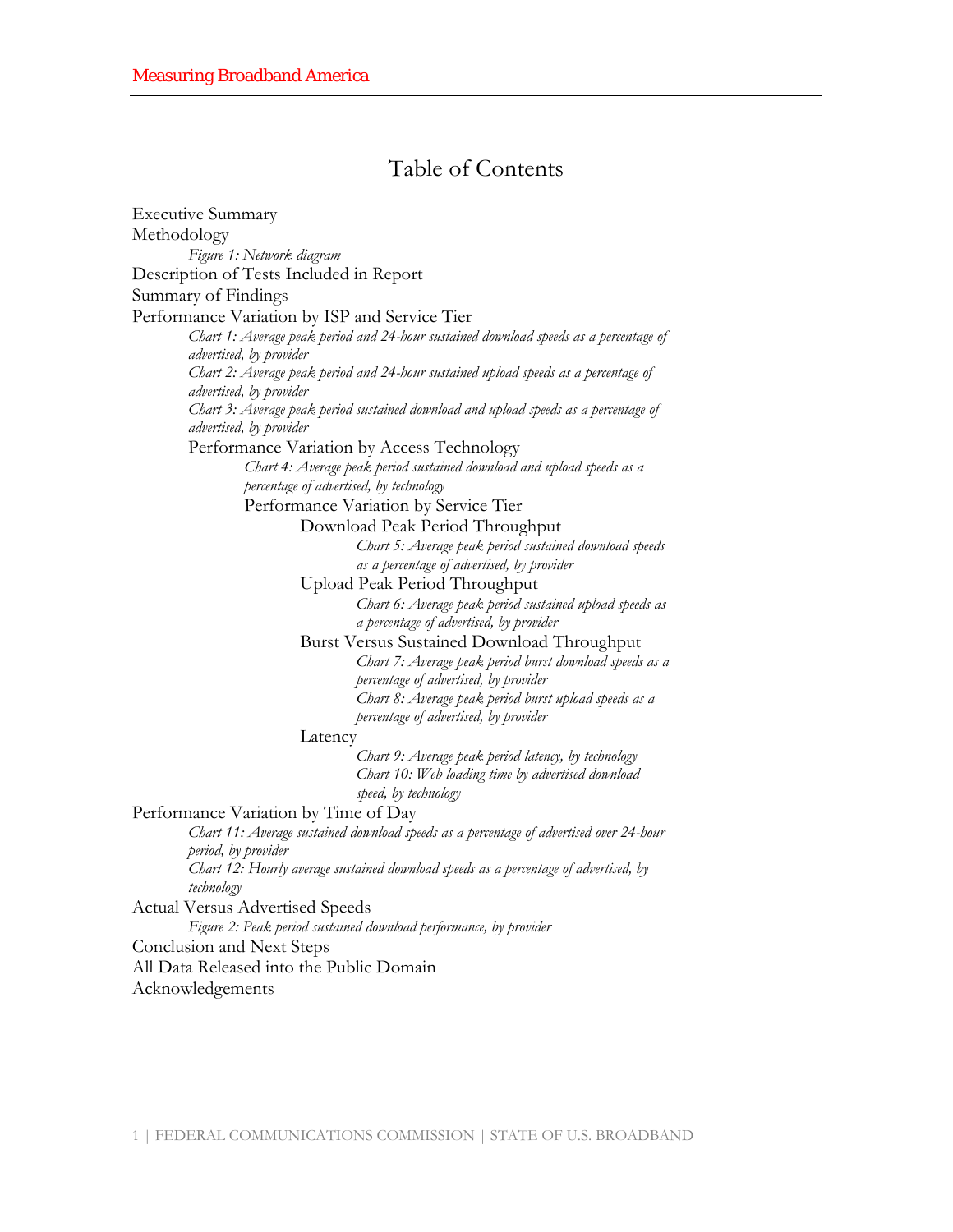### Executive Summary

To make informed choices about purchasing and using broadband, consumers need to have access to basic information about broadband performance. Will a particular offering allow me to browse the web quickly and easily? Will it enable me to use new applications that help me maintain my health, search for a job, or take courses online? What should I look for in a provider if I want to watch high definition online video or play online video games? Does a given speed tier have sufficient upload capacity to enable video conferencing? Will a higher speed, higher priced service improve my Internet experience? Can I get by with a lower priced service? And does the speed a provider advertises match the actual speed I will receive at my home? To help answer these questions, this Report presents the results of the first rigorous, nationwide study of actual home broadband performance in the United States.

Currently, information that would allow consumers to answer these questions is not readily available in a consistent and easily understandable form, and studies show that consumers' awareness of their broadband service and its characteristics is limited. A recent FCC survey found that 80 percent of consumers did not know what speed they purchased from their Internet Service Provider  $(ISP)$ ,<sup>1</sup> and during the course of the study outlined below, we found that a more modest but still sizable 49 percent of consumer volunteers inaccurately reported the advertised broadband speed they believed they had purchased from their ISP. Another study conducted in 2010 found that 13 percent of consumers who have broadband in the home do not know whether they purchased a basic or premium service.<sup>2</sup>

This lack of consumer awareness of basic elements of broadband performance led to the recommendation in the National Broadband Plan (NBP), released last year, that the Commission undertake several initiatives to help improve the availability of information for consumers.<sup>3</sup>

As part of the NBP, in March of 2010 the FCC made available a consumer-initiated online test of broadband speed.4 The purpose of the Consumer Broadband Test is to give consumers additional information about the quality of their broadband connections across their chosen ISPs' networks and to increase awareness about the importance of broadband quality in accessing content and services over the Internet. The Consumer Broadband Test has gathered data about how well the Internet is functioning, both generally and for specific ISPs at specific times. But the results of the software-based Consumer Broadband Test do not always capture the baseline connection quality provided by the consumer's broadband service: the core connectivity between an ISP and its subscribers, rather than between the rest of the Internet and those subscribers. For instance, results of software-based tests can vary depending on the end user's computer, the type of connection between the end user's computer and the ISP's network (*e.g.*, the use of an in-home WiFi router may affect test results), the number of end user devices connected to a broadband service, and the physical distance of the end user from the testing server. Additionally, there is no standard testing methodology for software-based broadband performance tests, and the Consumer Broadband Test therefore uses two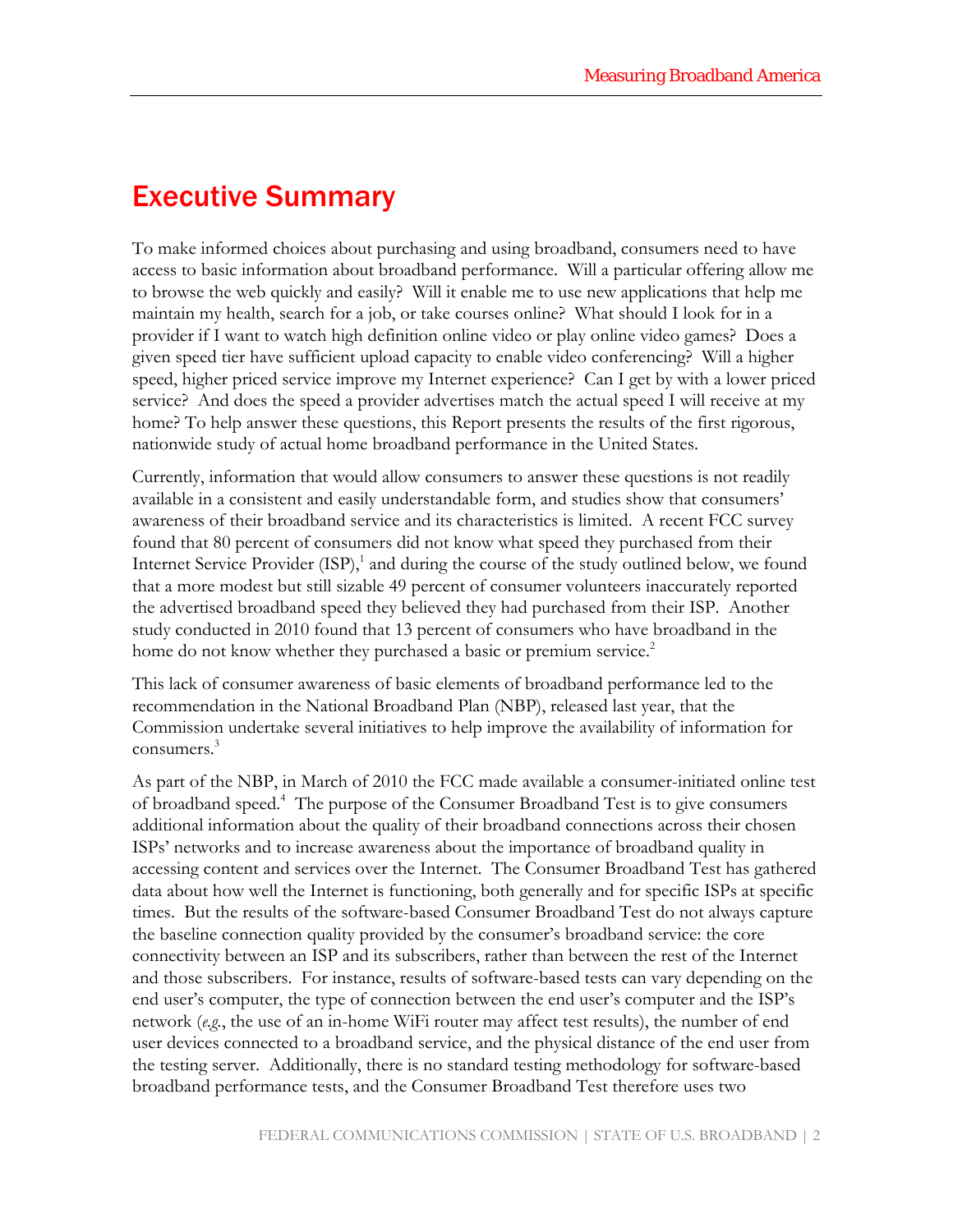alternative testing methodologies, which also affects the results.<sup>5</sup> In order to assess the speed claims made by ISPs, and to see how particular activities – such as browsing the web or watching streaming video – are impacted by different speeds, we decided to complement the more general Consumer Broadband Test with more consistent tests of the speed of broadband delivered to American homes.

The Commission has opened a public inquiry into the availability of information regarding broadband performance. Specifically, the Commission has issued a Notice of Inquiry on the topic of general consumer information and disclosure requirements,<sup>6</sup> which sought comment on the types of information that consumers need to make informed choices. In April 2011, the Commission also issued a Public Notice seeking input on the particular types of information that are most useful to consumers in assessing which broadband services to purchase, and in particular which technical parameters have the most significant effects on common consumer uses for broadband.<sup>7</sup>

This Report responds to another NBP recommendation: that the Commission obtain and publicly release detailed and accurate measurements of consumer broadband performance on a national level.<sup>8</sup> Such measurements can help inform consumers and create a mechanism for checking ISP broadband performance claims and for comparing ISPs in meaningful ways.

This Report presents results of the first nationwide performance study of residential wireline (or "fixed," as opposed to mobile) broadband service in the United States using measurement technology deployed in the consumer's home, focusing on three technologies—digital subscriber line (DSL), cable, and fiber-to-the-home.<sup>9</sup> The study examined service offerings from 13 of the largest broadband providers<sup>10</sup>—which collectively account for approximately 86 percent of all U.S. wireline broadband connections—using automated, direct measurements of broadband performance delivered to the homes of thousands of volunteer broadband subscribers during March  $2011$ .<sup>11</sup> This Report focuses on major findings of this study, while a separate Appendix provides a detailed description of the process by which the measurements were made and describes each test that was performed. In addition, the Commission is making available the following resources: electronic copies of the charts included in the Report; data sets for each of the charts in the Report; resources regarding the underlying methodology by which the data was collected and calculated; tabular results for each test performed and data sets for recorded data for March 2011; and the complete raw bulk data set for all tests run during the testing period.<sup>12</sup>

The results contained in this Report will enable consumers to compare the actual performance of different broadband offerings with a new level of detail and accuracy. In addition, the methodology developed in this study can serve as a tool to help broadband providers, including those that did not participate in this process, measure and disclose accurate information regarding the performance of their broadband services. The Appendix and the complete raw bulk data set will be useful to the research community in examining performance characteristics of broadband services in the United States, and in encouraging the development of new broadband performance testing methodologies in the future. We hope that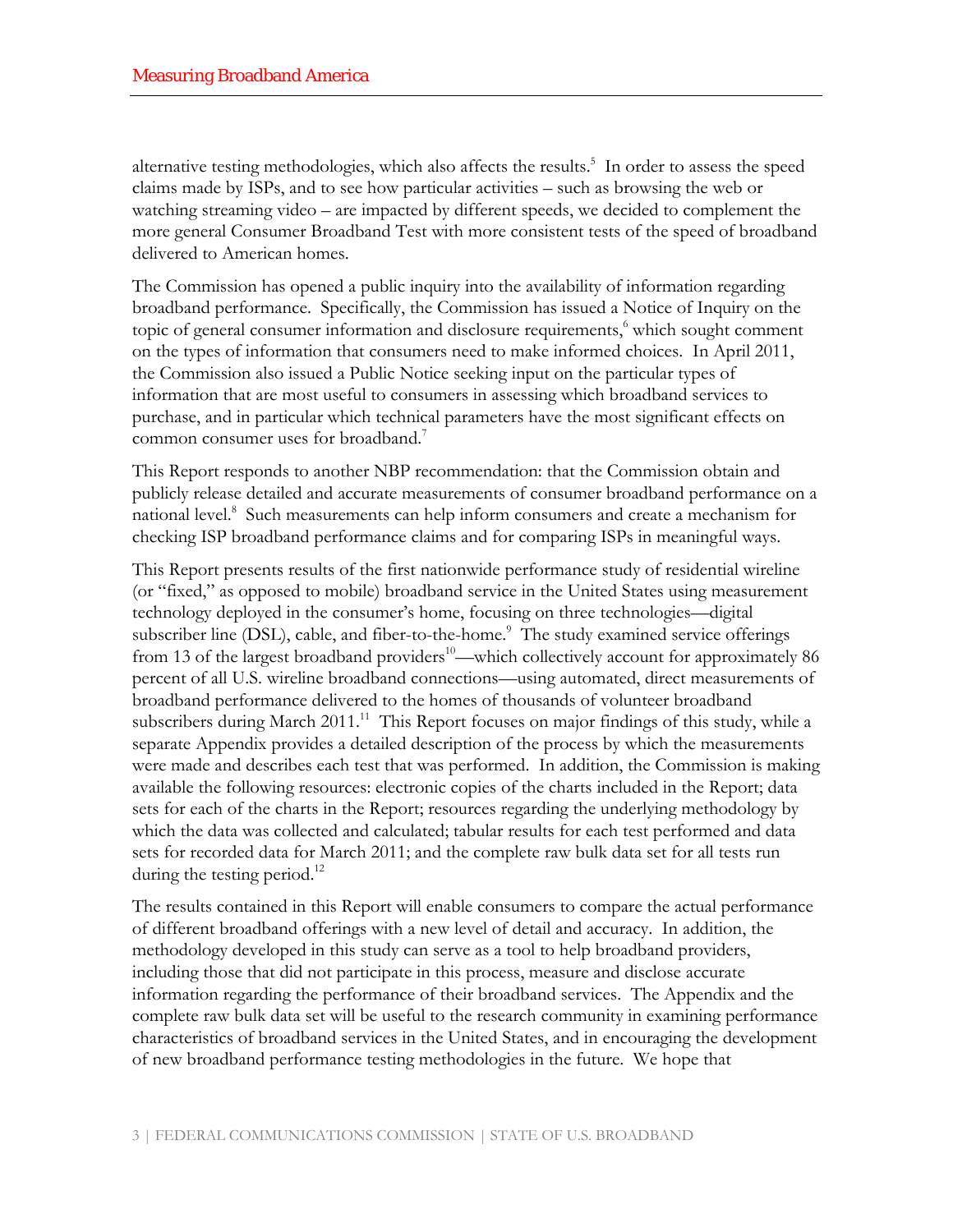independent investigation of this data set will provide additional insights into consumer broadband services.

Unless explicitly stated otherwise, all of the findings in this Report reflect performance during the peak consumer usage hours of weekdays from 7:00 pm - 11:00 pm local time. We focus on this period of time since it is during such "busy periods" that consumer usage of broadband services is greatest and it is also during this period that the greatest performance degradation occurs.

Throughout this Report we use the term "advertised speed" to refer to the speed ISPs use to advertise and market a particular broadband service, *e.g.*, "1.5 Mbps<sup>13</sup> DSL" versus "7 Mbps DSL." Generally ISPs do not expressly guarantee advertised speeds, but rather may describe an advertised speed as an "up to" speed, suggesting that consumers can expect to experience performance up to the advertised speed, with actual performance varying based upon network conditions and other factors.

We also use the term "sustained speed" throughout this Report. Broadband Internet access service is "bursty" in nature. On a short time scale, broadband speeds or information rates may vary widely, at times approaching or even exceeding advertised speeds and at other times—due to network congestion—slowing to rates which may be well below advertised speeds. In this Report, to provide an estimate of long-term average broadband performance, we define sustained speed as speed averaged over a period of several seconds (note that sustained speed does *not* necessarily mean that actual speed stays above the sustained speed average for the entire period).<sup>14</sup>

Based on the foregoing, the major findings of this study include the following:

- Actual versus advertised speeds. For most participating broadband providers, actual download speeds are substantially closer to advertised speeds than was found in data from early 2009 and discussed in a subsequent FCC white paper, though performance can vary significantly by technology and specific provider.<sup>15</sup>
- Sustained download speeds. The average<sup>16</sup> actual sustained download speed during the peak period was calculated as a percentage of the ISP's advertised speed. This calculation was done for different speed tiers offered by each ISP.
	- o *Results by technology*:
		- On average, during peak periods DSL-based services delivered download speeds that were 82 percent of advertised speeds, cablebased services delivered 93 percent of advertised speeds, and fiber-to-the-home services delivered 114 percent of advertised speeds.<sup>17</sup>
		- Peak period speeds decreased from 24-hour average speeds<sup>18</sup> by .4 percent for fiber-to-the-home services, 5.5 percent for DSL-based services, and 7.3 percent for cable-based services.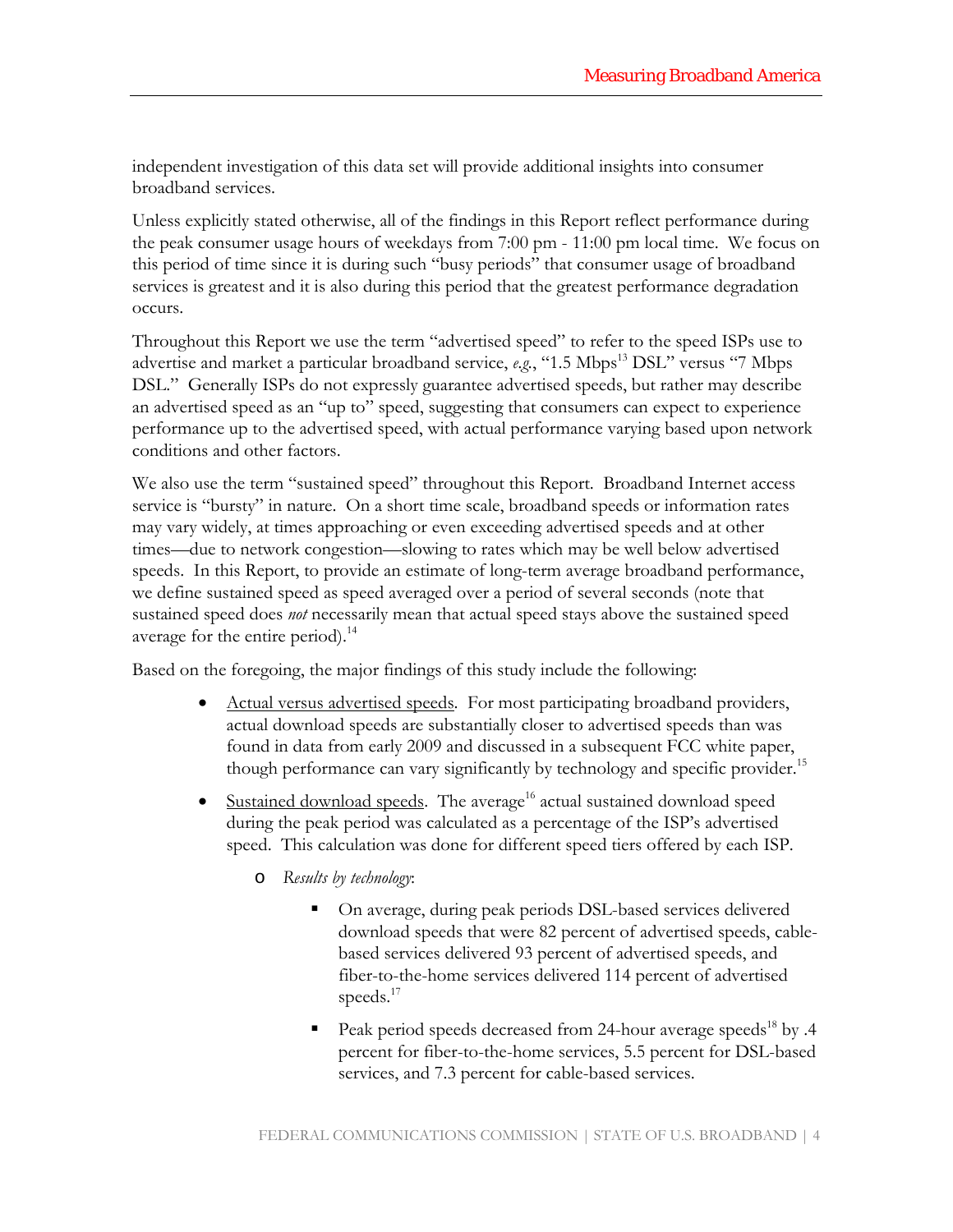- o *Results by ISP*. Peak period download speeds varied from a high of 114 percent of advertised speed to a low of 54 percent of advertised speed.
	- Only three ISPs had speed decreases of 10 percent or greater during the peak period (as compared to 24-hour average speeds).
- Sustained upload speeds. Peak period performance results for upload speeds were similar to or better than those for download speeds.
	- o Upload speeds were not significantly affected during peak periods, showing an average decrease of only 0.7 percent from the 24-hour average speed.
		- *Results by technology*: On average, DSL-based services delivered 95 percent of advertised upload speeds, cable-based services delivered 108 percent, and fiber-to-the-home services delivered 112 percent.
		- *Results by ISP*: Upload speeds among ISPs ranged from a low of 85 percent of advertised speed to a high of 125 percent of advertised speed.
- Latency. Latency is the time it takes for a packet of data to travel from one designated point to another in a network. Since many communication protocols depend upon an acknowledgement that packets were received successfully, or otherwise involve transmission of data packets back and forth along a path in the network, latency is often measured by round-trip time. Round-trip time is the time it takes a packet to travel from one end point to another, and for an acknowledgement of successful transit to be received back. In our tests, latency is defined as the round-trip time from the consumer's home to the closest<sup>19</sup>server used for speed measurement within the provider's network.
	- o During peak periods, latency increased across all technologies by 6.5 percent, which represents a modest drop in performance.
		- *Results by technology*.
			- Latency was lowest in fiber-to-the-home services, and this finding was true across all fiber-to-the-home speed tiers.
			- Fiber-to-the-home services provided 17 milliseconds (ms) round-trip latency on average, while cable-based services averaged 28 ms, and DSL-based services averaged 44 ms.
		- *Results by ISP*. The highest average round-trip latency among ISPs was 75 ms, while the lowest average latency was 14 ms.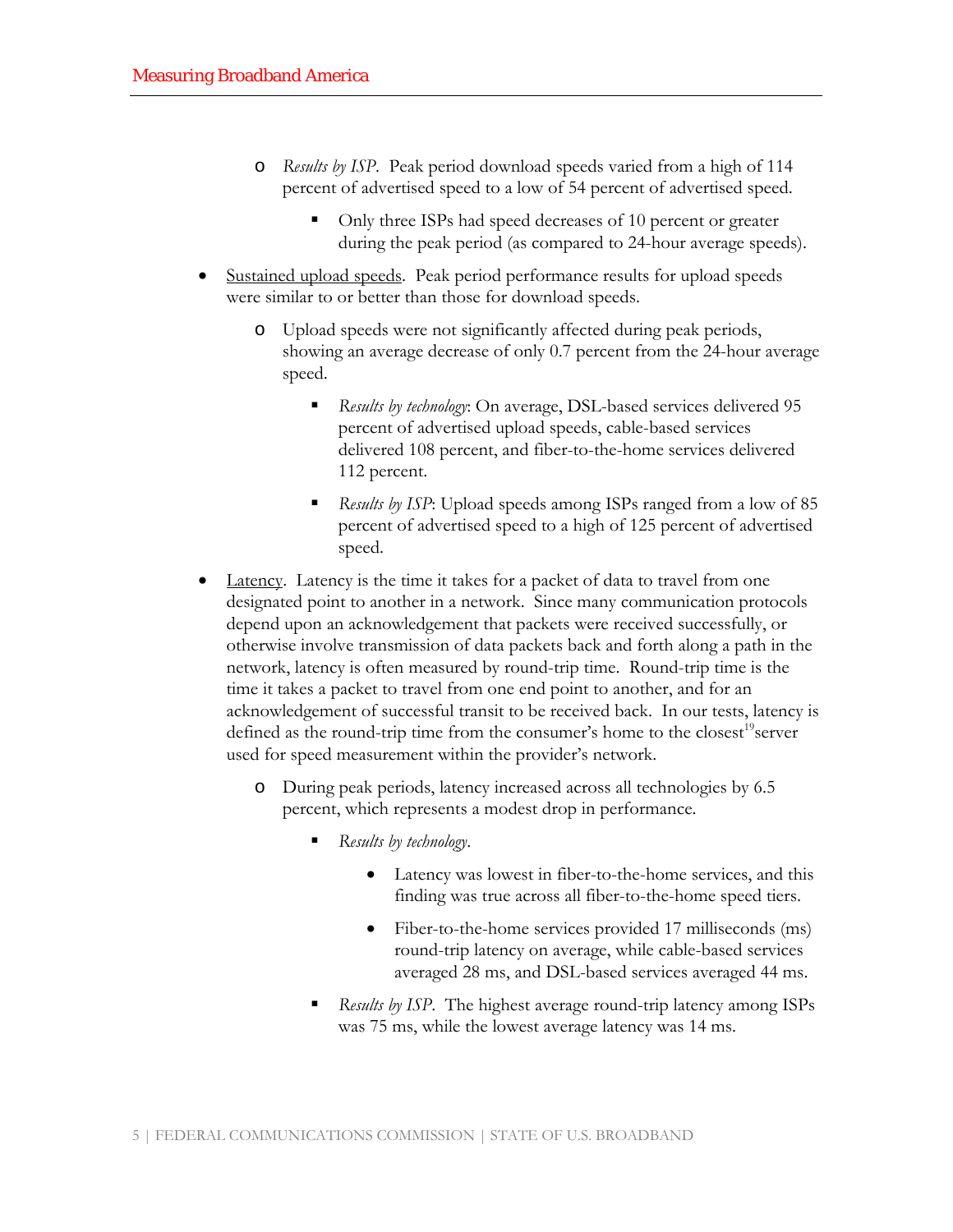- Effect of burst speed techniques. Some cable-based services offer burst speed techniques, marketed under names such as "PowerBoost," which temporarily allocate more bandwidth to a consumer's service. The effect of PowerBoost is temporary—it usually lasts less than 15 to 20 seconds—and may be reduced by other broadband activities occurring within the consumer household.<sup>20</sup> Burst speed is not equivalent to sustained speed. Sustained speed is a measure of longterm performance. Activities such as large file transfers, video streaming, and video chat require the transfer of large amounts of information over long periods of time. Sustained speed is a better measure of how well such activities may be supported. However, other activities such as web browsing or gaming often require the transfer of moderate amounts of information in a short interval of time. For example, a transfer of a web page typically begins with a consumer clicking on the page reference and ceases when the page is fully downloaded. Such services may benefit from burst speed techniques, which for a period of seconds will increase the transfer speed. The actual effect of burst speed depends on a number of factors explained more fully below.
	- o Burst speed techniques increased short-term download performance by as much as 52 percent during peak periods for some offerings, and as little as 6 percent for other offerings.
- Web Browsing, Voice over Internet Protocol (VoIP), and Streaming Video
	- o *Web browsing*. In specific tests designed to mimic basic web browsing accessing a series of web pages, but not streaming video or using video chat sites or applications—performance increased with higher speeds, but only up to about 10 Mbps. Latency and other factors limited performance at the highest speed tiers. For these high speed tiers, consumers are unlikely to experience much if any improvement in basic web browsing from increased speed–*i.e.*, moving from a 10 Mbps broadband offering to a 25 Mbps offering.
	- o *VoIP*. VoIP services, which can be used with a data rate as low as 100 kilobits per second (kbps) but require relatively low latency, were adequately supported by all of the service tiers discussed in this Report. However, VoIP quality may suffer during times when household bandwidth is shared by other services. The VoIP measurements utilized for this Report were not designed to detect such effects.
	- o *Streaming Video*. Test results suggest that video streaming should work well across all technologies tested, provided that the consumer has selected a broadband service tier that matches the quality of streaming video desired. For example, standard video is currently commonly transmitted at speeds below 1 Mbps, while high quality streamed video might require 2 Mbps or more. Consumers should understand the requirements of the streaming video they want to use and ensure that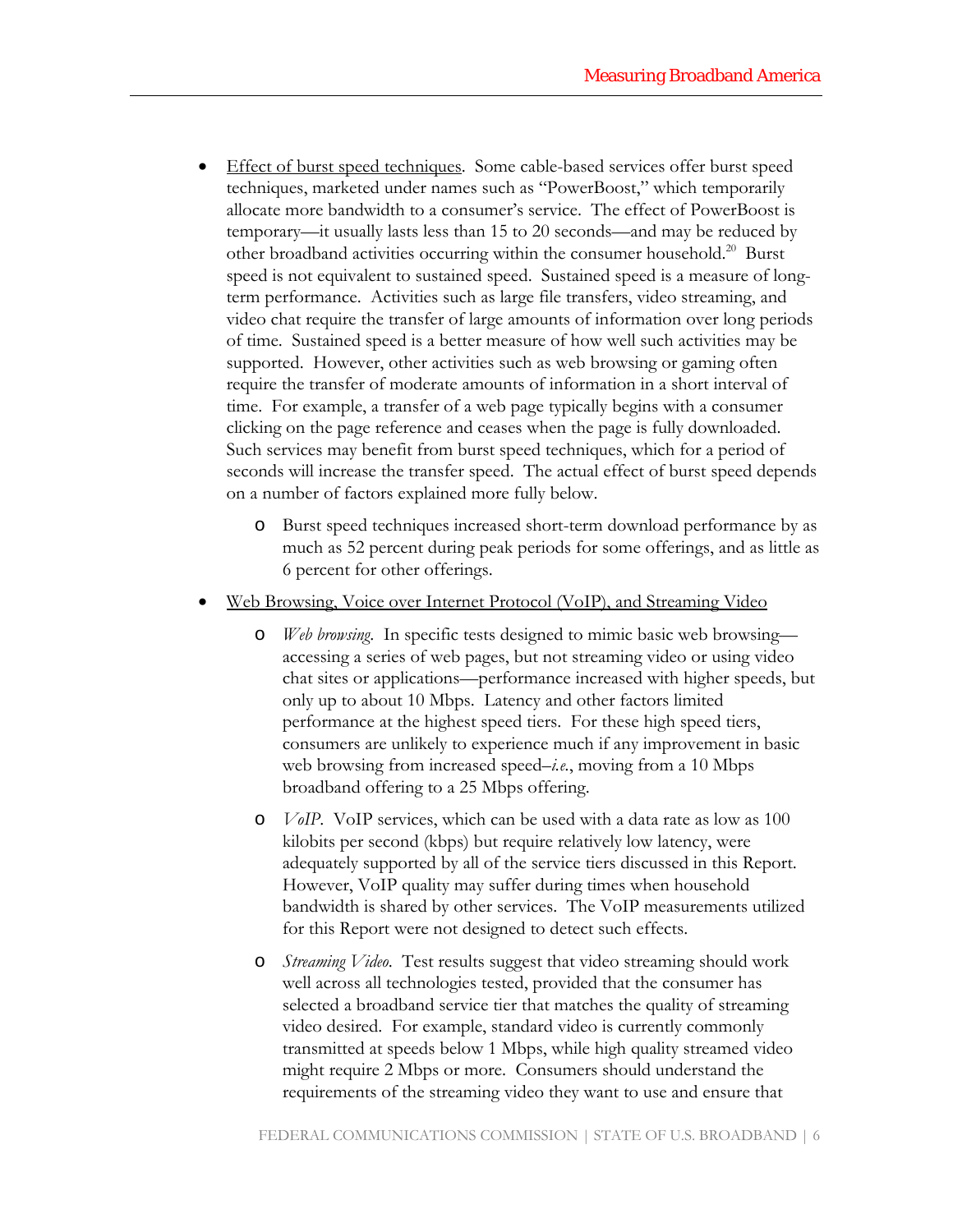their chosen broadband service tier will meet those requirements, including when multiple members of a household simultaneously want to watch streaming video on separate devices.

This Report and the accompanying data sets provide a useful foundation for a more comprehensive and ongoing assessment of broadband speeds and reliability, and are a key step in our continuing effort to improve the availability of information regarding broadband performance in the U.S. We hope that broadband providers will adapt the methodology used in this project to develop their own broadband performance testing programs, to incorporate accurate performance measurement tools into their networks, and to improve their ongoing disclosures to consumers. In addition, the FCC plans to continue to study and acquire data on actual mobile broadband performance, which will help consumers, the FCC, and mobile broadband providers better understand actual performance, as the data from this project has done for fixed broadband.

This Report and associated supporting material can be found online as listed below:

#### Online Resources

- Report and Appendix: http://www.fcc.gov/measuring-broadband-america
- Electronic copies of charts included in Report: http://www.fcc.gov/measuringbroadband-america/charts
- Data sets for each of the charts in the Report: http://www.fcc.gov/validatedmarch-data-2011
- Resources regarding the underlying methodology by which the data was collected and calculated: http://www.fcc.gov/measuring-broadband-america/methodology
- Tabular results for each test performed and data sets for recorded data for March 2011: [http://data.fcc.gov/download/measuring-broadband-america/statistical](http://data.fcc.gov/download/measuring-broadband-america/statistical-averages-2011.xls)[averages-2011.xls](http://data.fcc.gov/download/measuring-broadband-america/statistical-averages-2011.xls)
- Complete raw bulk data for all tests run during the testing period: http://www.fcc.gov/measuring-broadband-america/raw-bulk-data-2011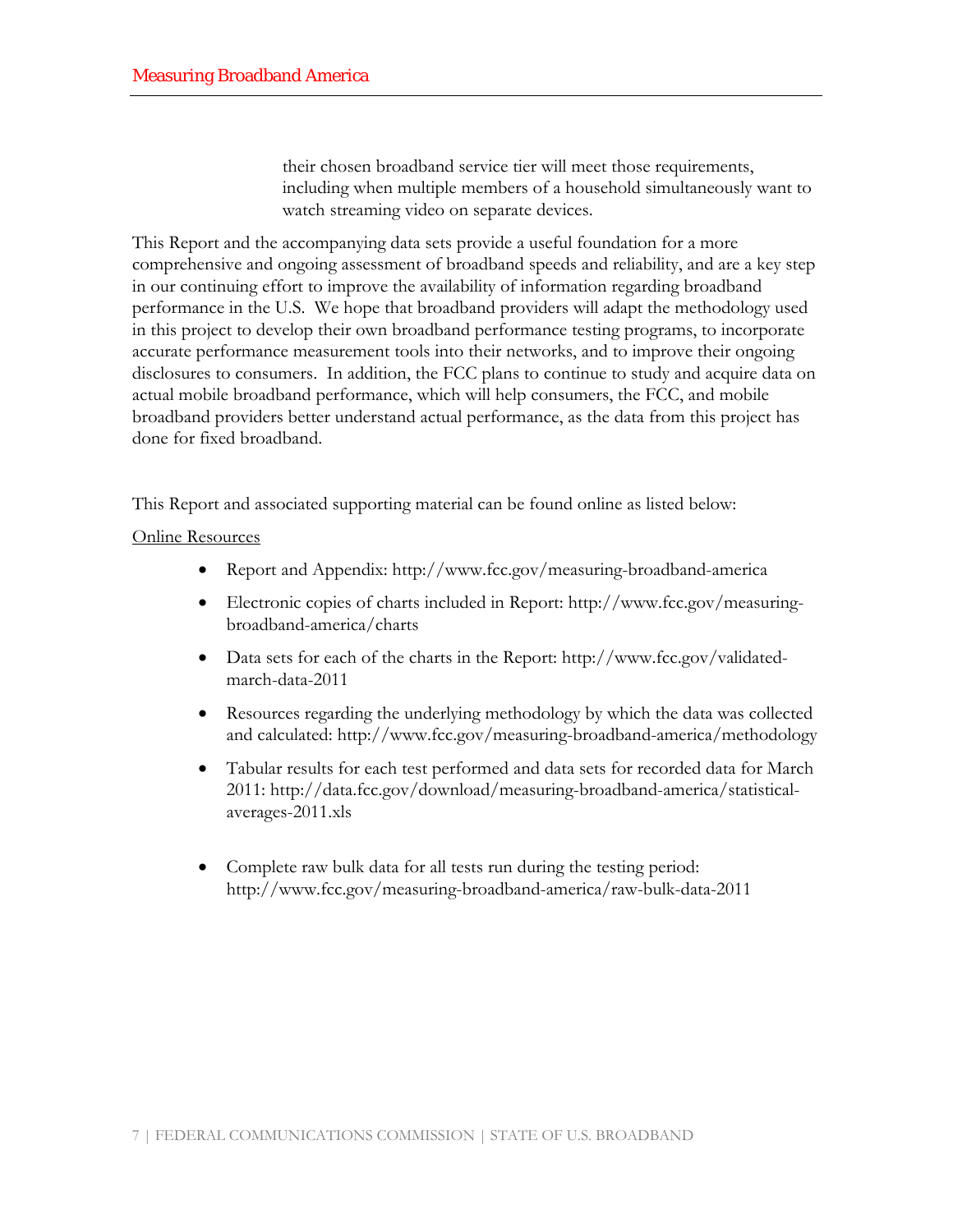### Methodology

The study detailed in this Report, which took place from February through June of 2011, represents the first comprehensive analysis of wireline broadband performance in the United States. The techniques used in the study, which are described in more detail below and in the Appendix, were developed through a collaborative process involving 13 major ISPs, academics and other researchers, consultants, and consumer organizations.

It is important to note some limitations in this effort. Only the most popular service tiers within an ISP's offerings were tested, even though some service providers may offer additional tiers.<sup>21</sup> In addition, the data collected is only analyzed at the national level, and does not permit meaningful conclusions about broadband performance at the local level.<sup>22</sup> The results only include measurement of the data path from content source to the consumer, and any bandwidth limitations or delays incurred in the consumer's home or in segments of the Internet outside an ISP's network are not reflected in the results.

For practical reasons, certain consumer broadband technologies are not analyzed in this Report. Mobile broadband services, which are increasingly important to consumers, were not included in this study due to the special challenges inherent in measuring the actual performance of mobile networks. The FCC has issued a Request for Information on measurement approaches for mobile broadband, as well as a Public Notice on this topic,<sup>23</sup> and is undertaking additional efforts to collect performance data on mobile data services. Due to the small number of consumer volunteers for satellite and fixed wireless services in the current study, limited data was collected on these technologies, and consequently these results are not included in this study. However, the data captured for both of these technologies is included in the raw bulk data set.

At the outset of this study, the Commission launched an open competition for entities that could assist with the design and management of a study of broadband performance. The FCC ultimately selected SamKnows to administer the FCC's broadband performance testing initiative. SamKnows is an analytics company that had recently completed a similar study of broadband performance for Ofcom, the United Kingdom's telecommunications regulatory agency. In July 2010 Commission staff held an open meeting to announce the start of the project and to seek input from interested parties. At the inaugural and subsequent meetings, industry, consumer groups, and academic attendees expressed an interest in participating in the study.

Overall, 22 stakeholders contributed to this project, including 13 wireline ISPs; academic researchers from MIT and Georgia Tech; technology vendors and consumer groups; and other industry representatives.<sup>24</sup> Most stakeholders, including all participating ISPs, signed a Code of Conduct, included in the Appendix to this Report, which helped ensure the integrity of the study and its results. Participants contributed significantly to this project by, among other things: creating and agreeing on a standard methodology for testing broadband performance; collaborating on the parameters for these tests; providing proposals for how to analyze the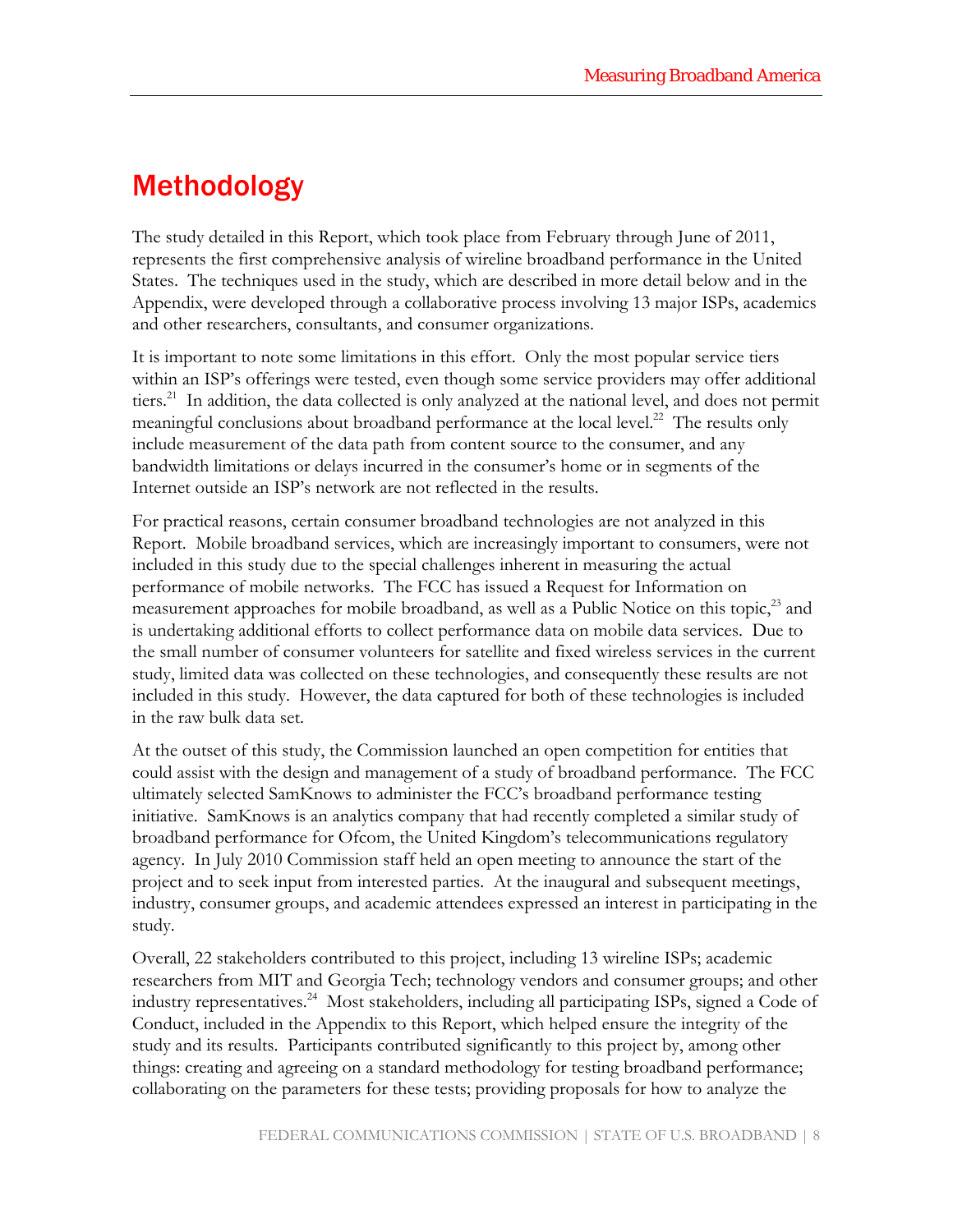data; validating the panelist information to ensure that the test results were properly correlated to the correct service tier; and developing strategies to maintain the privacy of the panelists and the integrity of the testing. Commission staff also held a number of open meetings where the public was able to express views on the study.

The basic objective of the study was to measure broadband service performance as delivered by an ISP to the home of a consumer. As illustrated below, many factors contribute to end-toend consumer broadband performance.





Not all elements of broadband performance are under the control of the consumer's ISP, and there are factors that affect a consumer's broadband experience that were not measured in this study. For example, broadband performance experienced by the consumer may be affected by the capabilities or limitations of the consumer's own computer or local area network (LAN) devices such as home WiFi routers, or by the performance of the content and application providers the consumer is accessing, such as a search engine or video streaming site. In these instances, the broadband provider is controlling only a portion of the chain that determines the overall performance experienced by the consumer. There are other aspects of broadband performance that are technically outside the ISP's network, but that can be affected by the ISP's behavior, such as peering arrangements, which are the polices by which an ISP exchanges traffic with another ISP. In future performance measurements, it will be important to keep in mind that these arrangements by ISPs—which were not measured in the present study—can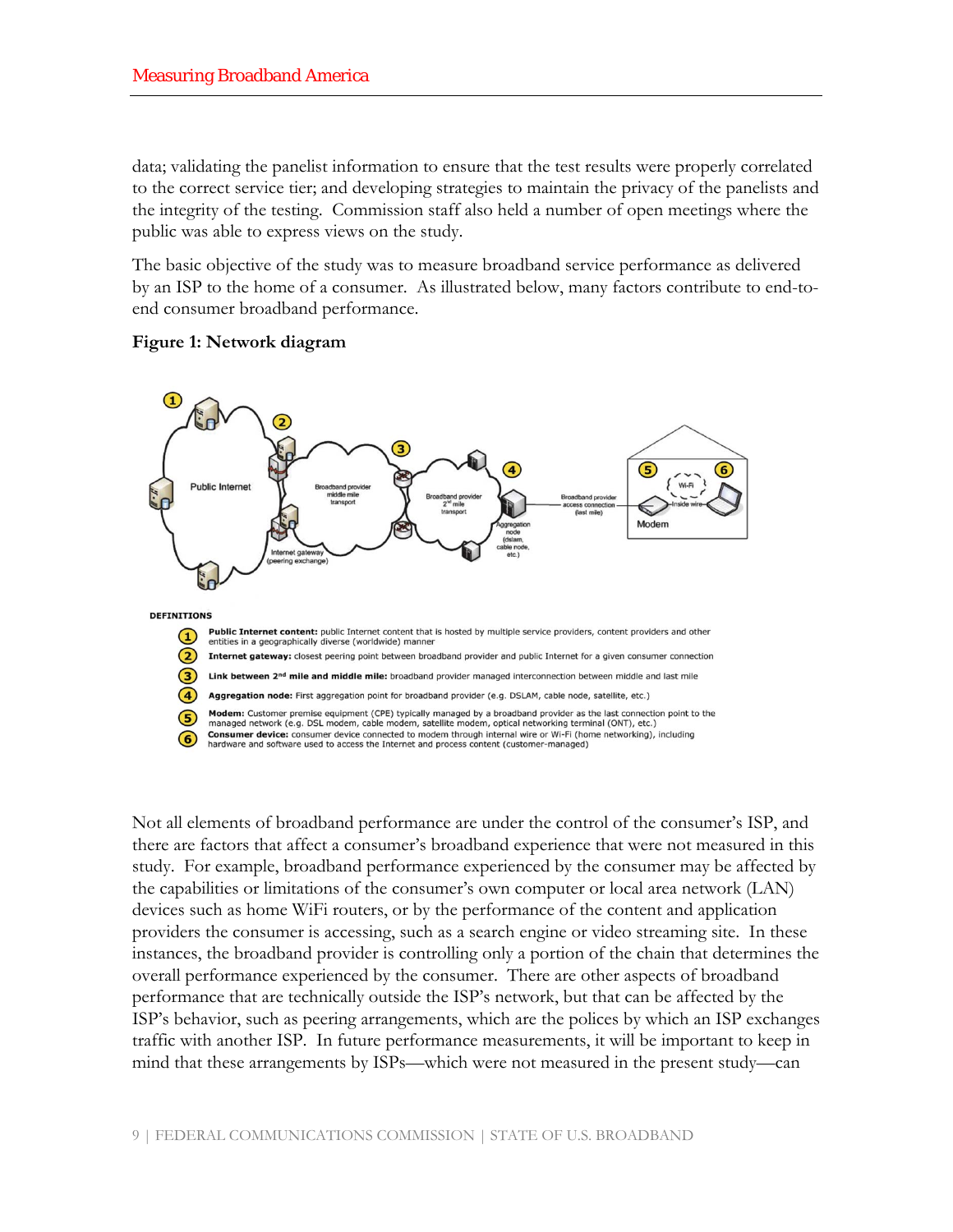affect broadband performance. The ultimate goal is to know how well consumer broadband is working in actual use conditions.

This study focused on those elements of the Internet pathway under the direct or indirect control of a consumer's ISP on that ISP's own network: from the consumer gateway—the modem used by the consumer to access the Internet—to a nearby major Internet gateway point (from the modem to the Internet gateway in Figure 1, above). This focus aligns with the broadband service advertised to consumers and allows a direct comparison across broadband providers of actual performance delivered to the household.

More than 78,000 consumers volunteered to participate in this study and a total of approximately 9,000 consumers were selected as potential participants and were supplied with specially configured routers. The data in this Report is based on a statistically selected subset of those consumers—approximately 6,800 individuals—and the measurements taken in their homes during March 2011. The participants in the volunteer consumer panel were recruited with the goal of covering ISPs within the U.S. across all broadband technologies, although only results from three major technologies—DSL, cable, and fiber-to-the-home—are reflected in this Report.<sup>25</sup> To account for network variances across the United States, volunteers were recruited from the four Census Regions: Northeast, Midwest, South, and West. Within each Census Region, consumers were selected to represent broadband performance in three typical speed ranges: less than 3 Mbps, between 3 and 10 Mbps, greater than 10 Mbps.<sup>26</sup>

The testing methodology itself required innovation on both the consumer, or "client," side and on the ISP, or "server," side. The server-side infrastructure, which comprised reference measurement points that were distributed geographically across nine different U.S. locations, was made available to SamKnows for the project by M-Lab, a non-profit organization that supports Internet research activities.<sup>27</sup> Each consumer participant's broadband performance was measured from a hardware gateway in his or her household to the off-net test node that had the lowest latency to the consumer's address.

On the "client" side of the test, consumers self-installed a measurement gateway that was provided by SamKnows. These gateways, or "Whiteboxes," were installed between the consumer's computer and Internet gateway and came pre-loaded with custom testing software. The "Whitebox" software was programmed to automatically perform a periodic suite of broadband measurements while excluding the effects of consumer equipment and household broadband activity. This approach permitted a direct measure of the broadband service an ISP delivered to a consumer's household.

The participating ISPs also volunteered to establish two kinds of additional reference measurement points within their own networks. Some ISPs installed a measurement reference point within their networks at a major peering facility, which represented the mirror image of the SamKnows peering reference points. These reference points served as a validity check and verified that the SamKnows measurements were not significantly affected by peering relationships or other network degradations. Some ISPs also installed measurement points at various ISP interior network points that did not correspond to the M-Lab peering locations. These reference points were principally intended to test for performance degradations caused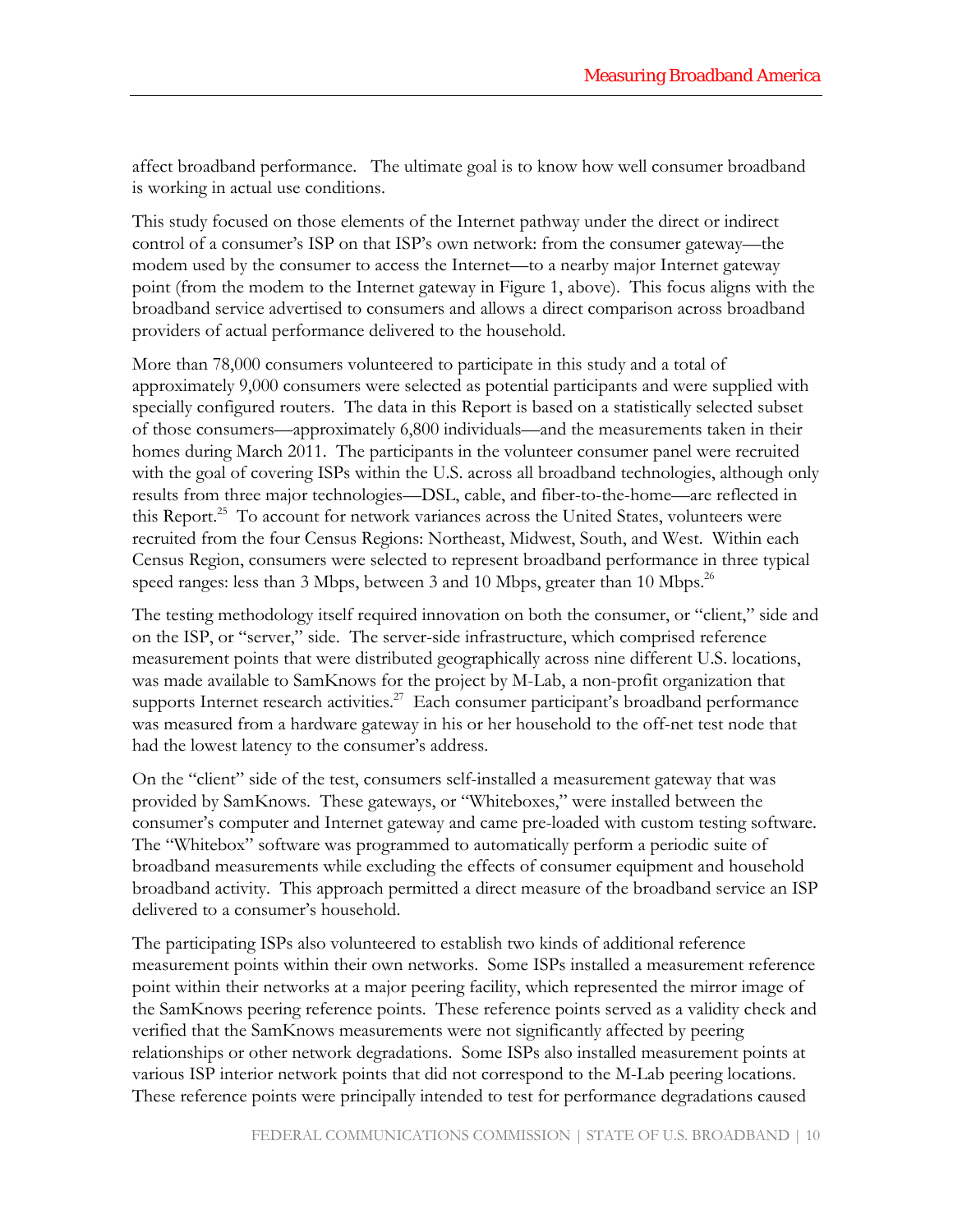by bandwidth limitations in "middle mile" segments,<sup>28</sup> or for effects caused by the specific design of the network. Test results demonstrated that measurements from all ISP-installed reference points, regardless of location, agreed closely with the results from the M-Lab peering reference measurements, which strengthens confidence in the results. The general correspondence between results taken from the M-Lab and the independent ISP reference points also suggests that among the ISPs tested, broadband performance that falls short of expectations is caused primarily by the segment of an ISP's network from the consumer gateway to the ISP's core network.<sup>29</sup> The results contained in this Report are based on the measurements obtained from the M-Lab peering reference points only, while the raw bulk data set contains all results, including those from the ISP-only reference points.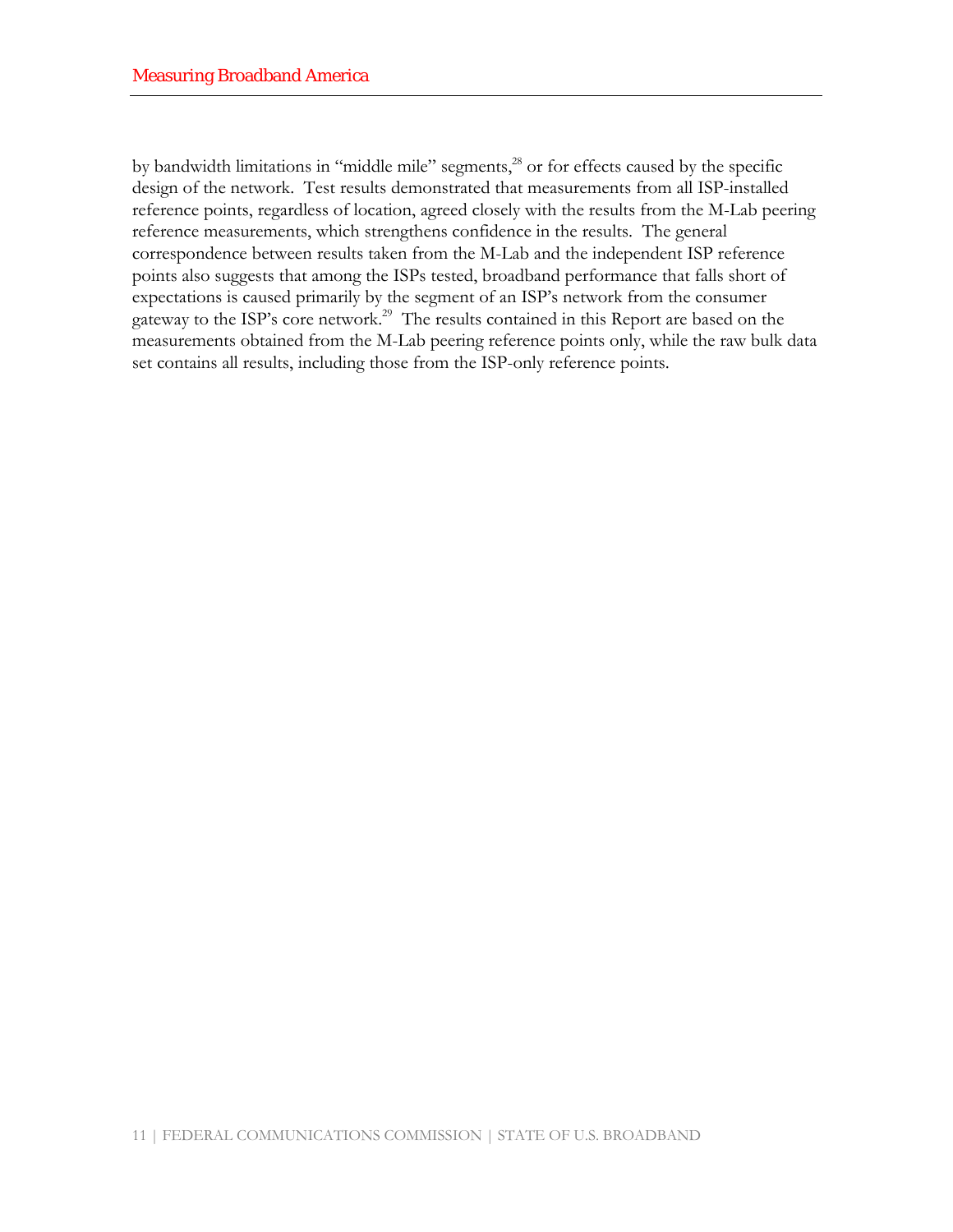### Description of Tests Included in Report

The study developed 13 separate measurements that could be used to characterize various aspects of broadband performance to the consumer's home. This Report focuses on results from five of these tests for March 2011. The ISPs participating in the study agreed to base the Report on a full month of data, and following a prove-in period for the testing in February, participants in the study agreed to March as the test month, which afforded sufficient time for subsequent analysis of the data. Active data collection continued after March. Although each of the measurements taken over the course of the testing is useful for making determinations about the state of broadband performance in the U.S., this Report emphasizes two metrics that we believe are of particular interest to consumers: speed and latency.

Broadband throughput or speed, commonly expressed in Megabits/second or Mbps, is the primary performance characteristic advertised by ISPs. Broadband speed is the average rate at which information "packets" are delivered successfully over the communication channel. A higher speed implies a higher information delivery rate. A 10 Mbps service can, in theory, deliver ten times as much information as a 1 Mbps service in a given period of time.

The use of transient performance enhancements such as "PowerBoost," which are available as a part of many cable-based services, present a technical challenge when measuring speed. Services featuring burst techniques will deliver a far higher throughput for the earlier portion of a connection, although the duration of the speed burst may vary by ISP, service tier, and other factors. For example, a user who has purchased a 6 Mbps service tier might receive 18 Mbps for the first 10 megabytes<sup>30</sup> (MB) of a particular download. As supported by our test, this is of significant benefit to applications such as web browsing, which use relatively shortlived connections and transfer short bursts of data. But once the burst window lapses, throughput will return to the base rate, making the burst rate an inaccurate measure of performance for longer, sustained data transfers. In addition, other household broadband activities may decrease or eliminate the benefit of the speed burst. The speed test employed in this study isolated the effects of transient performance-enhancing services such as PowerBoost from the long-term sustained speed, and presents sustained and "boost" speed results separately.

Latency is another key factor in broadband performance. Latency is a measure of the time it takes for information to travel across a segment of a network and is commonly expressed in terms of milliseconds (ms). For practical reasons, latency measurements typically represent the round-trip latency, *i.e.*, from the consumer to the measurement point and back.<sup>31</sup> The impact of latency is felt in a number of ways. For example, high round-trip latencies may compromise the quality of voice services in ways that are perceptible to consumers.<sup>32</sup> Even lower latencies, which may not be directly noticeable by human perception, can still degrade network performance. Computer networks and applications are more sensitive to latency than humans. Latency affects the rate of information transmission for TCP protocol, which is commonly used to support Internet applications, and can therefore limit the maximum speed achievable for a broadband service regardless of the actual service speed. In the interactive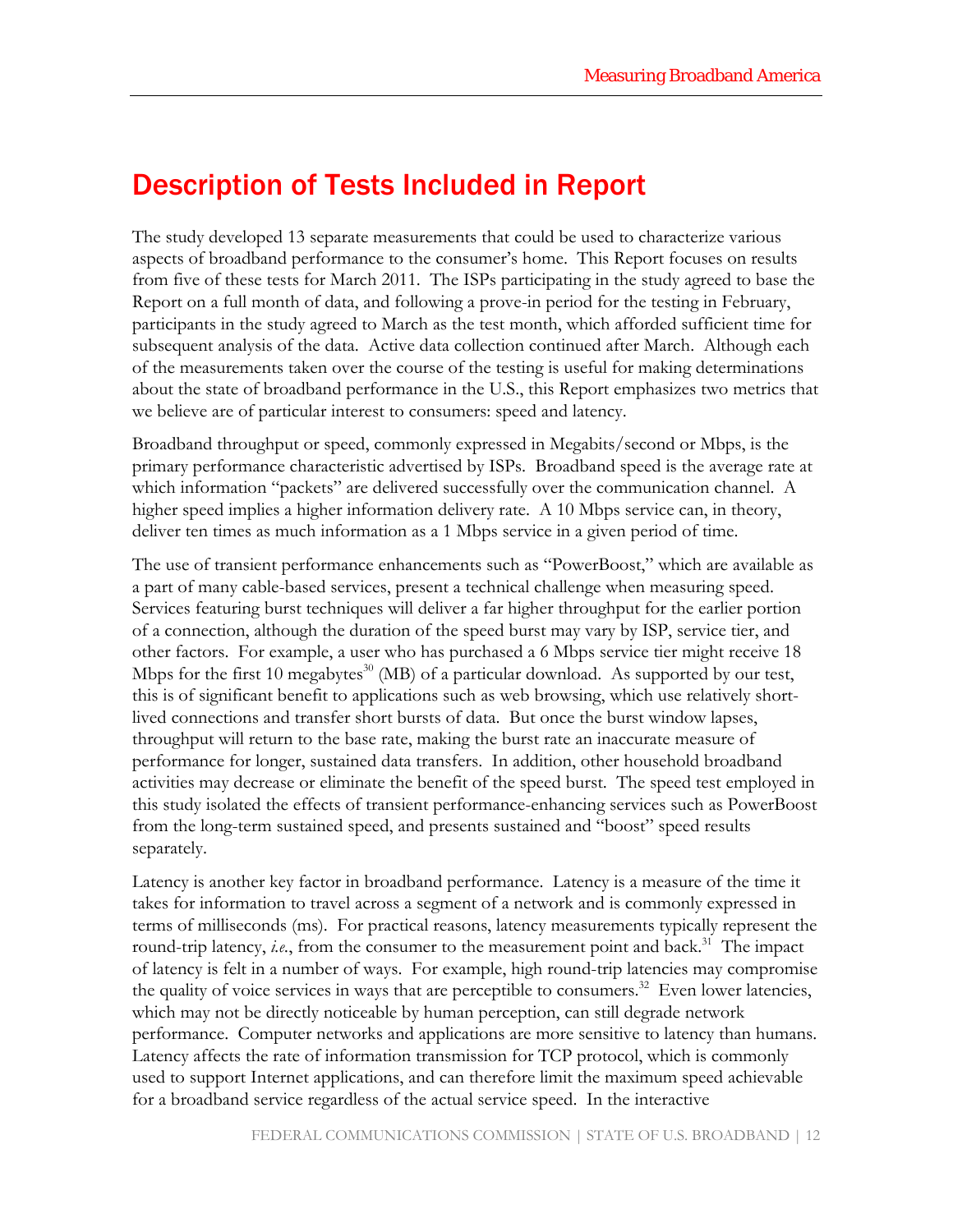communications found in computing applications, latency is also additive, which means that the delay caused by the sum of a series of latencies adds to the time it takes to complete a computing process. Thus, latency can have a significant effect on the performance of applications running across a computer network. As service speeds increase, the impact of network latency can become more noticeable, and have a more significant impact on overall performance.

One of the key factors that affects all aspects of broadband performance is the time of day. At peak hours, designated for the purpose of this study as between 7:00 pm and 11:00 pm local time on weeknights, more people are attempting to use the Internet simultaneously, giving rise to a greater potential for congestion and degraded user performance. Unless otherwise noted, this Report concentrates on performance during peak hours as the period of highest interest to the consumer, while results for 24-hour averages and weekend performance are included in the Appendix.

This Report highlights the results of the following tests of broadband speed and latency, as measured on a national basis across DSL-, cable-, and fiber-to-the-home technologies:

- **Sustained download speed**: throughput in Mbps utilizing three concurrent TCP connections measured at the 25-30 second interval of a sustained transfer
- **Sustained upload speed**: throughput in Mbps utilizing three concurrent TCP connections measured at the 25-30 second interval of a sustained transfer
- **Burst download speed**: throughput in Mbps utilizing three concurrent TCP connections measured at the 0-5 second interval of a sustained transfer
- **Burst upload speed**: throughput in Mbps utilizing three concurrent TCP connections measured at the 0-5 second interval of a sustained transfer
- **UDP latency**: average round trip time for a series of randomly transmitted user datagram protocol (UDP) packets distributed over a long timeframe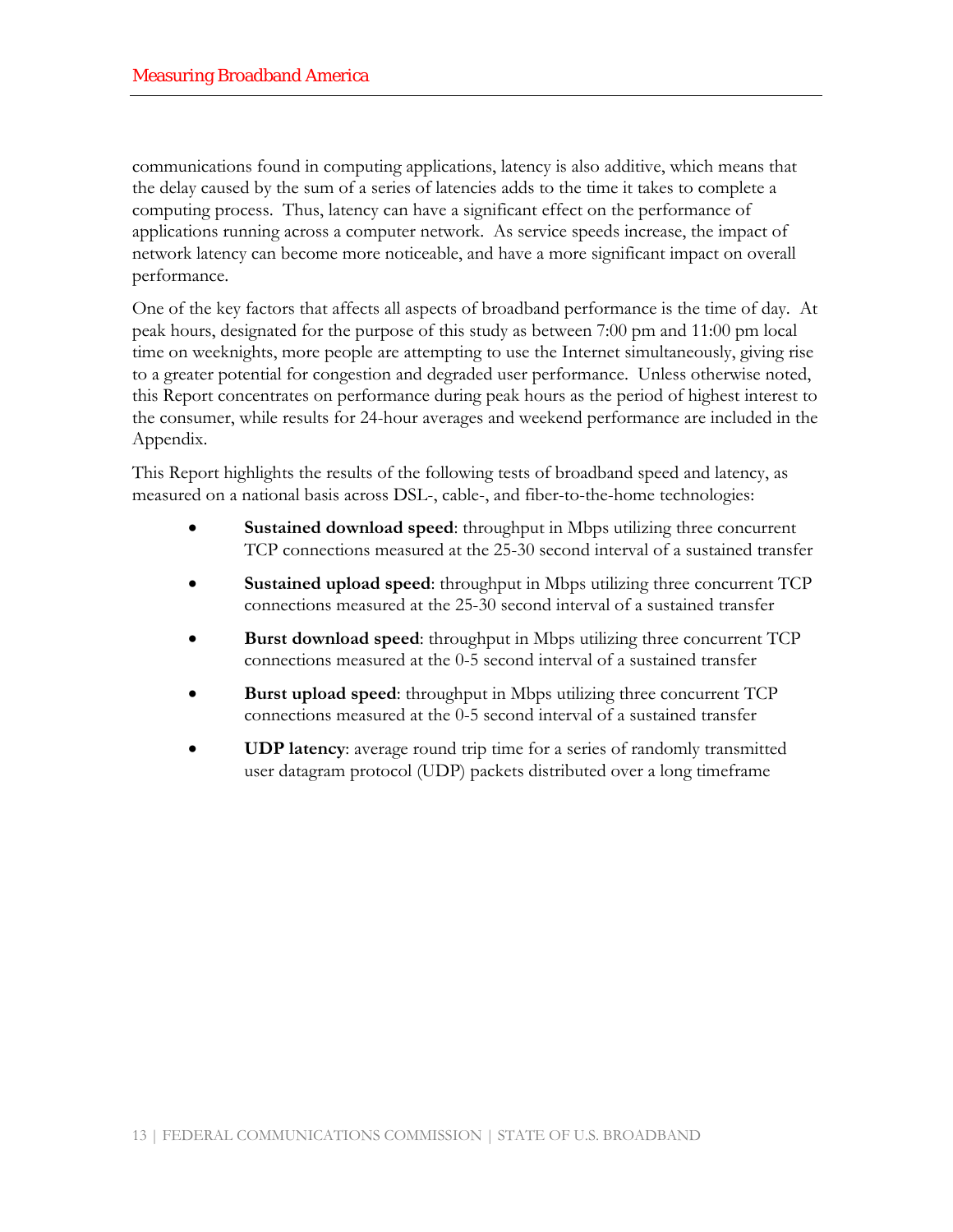# Summary of Findings

We present the summary of our findings below. As noted earlier, the full results of all 13 tests from March 2011 are available at http://www.data.fcc.gov/download/measuring-broadbandamerica/statistical-averages-2011.xls. The Commission is separately releasing a validated<sup>33</sup> set of the data on which this Report was based, together with a non-validated data set covering the period from February 2011 through June 2011. The results below are reported by performance variation by ISP and by technology (DSL, cable, and fiber-to-the-home), for the most popular service tiers offered by each ISP. We focus on peak periods since this is the period of time when service performance is likely to suffer and it is also the period of highest utilization by the average consumer. As a final note, the results presented below represent average<sup>34</sup> measured performance across a range of consumers, and while these results are useful for comparison purposes, they should not be taken as an indicator of performance for any specific consumer.

#### PERFORMANCE VARIATION BY ISP AND SERVICE TIER

Chart 1 shows average download performance over a 24-hour period and during peak periods across all ISPs. Most ISPs delivered actual download speeds within 20% of advertised speeds, with modest performance declines during peak periods.<sup>35</sup>

As shown in Chart 2, upload performance is much less affected than download performance during peak periods. Almost all ISPs reach 90 percent or above of their advertised rate, even during peak periods.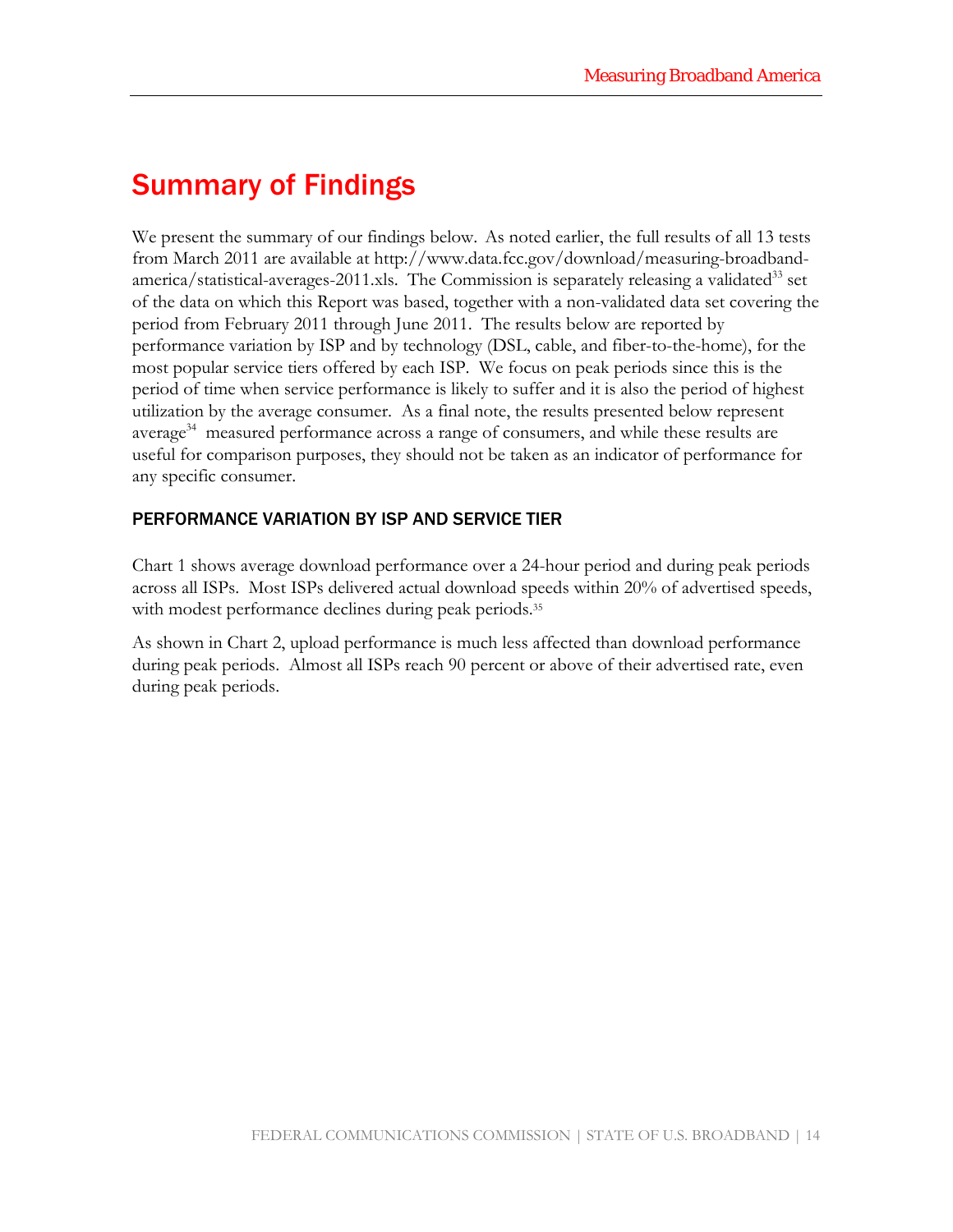

**Chart 1: Average peak period and 24-hour sustained download speeds as a percentage of advertised, by provider**

**Chart 2: Average peak period and 24-hour sustained upload speeds as a percentage of advertised, by provider**

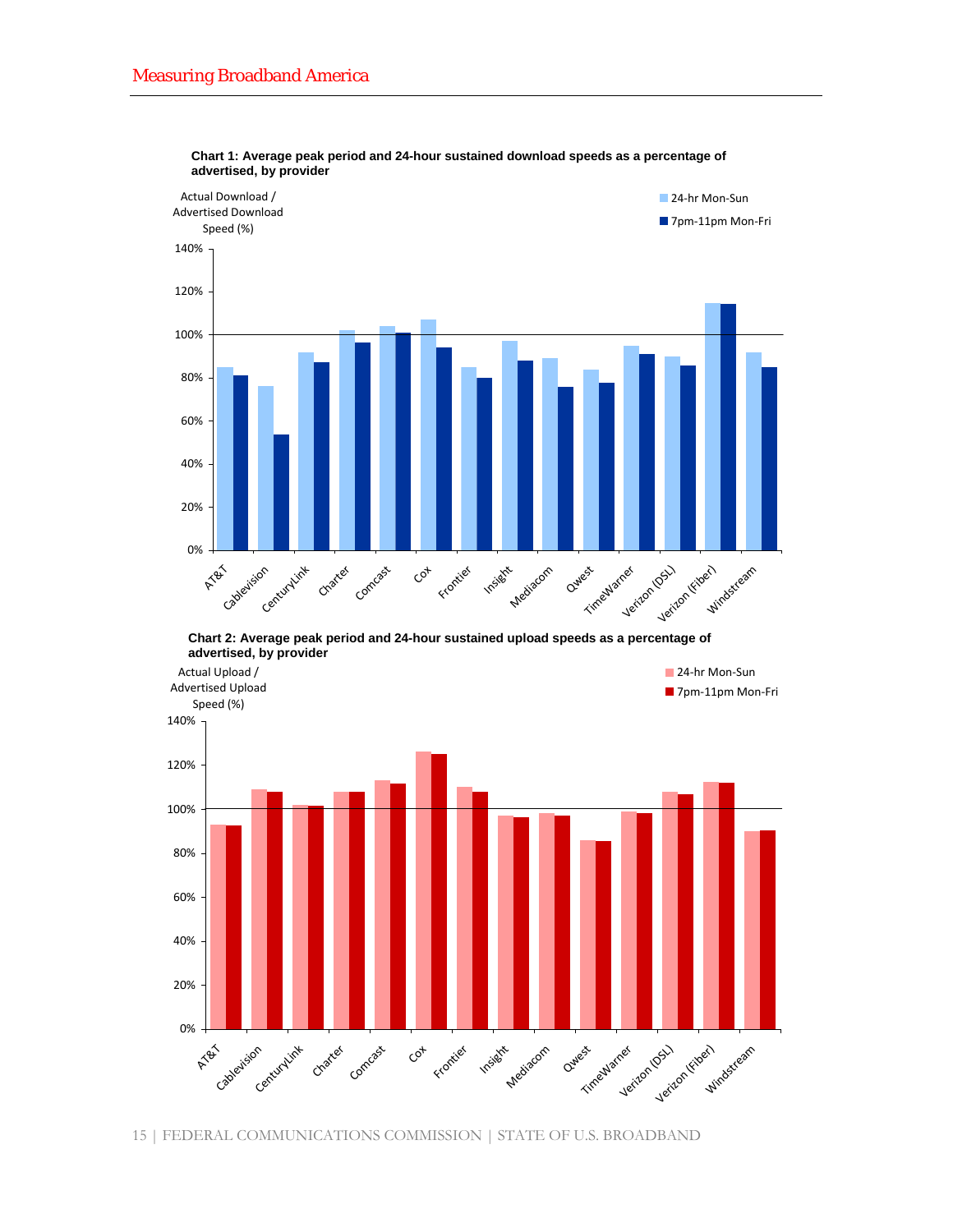In general, we found that even during peak periods, the majority of ISPs were providing actual speeds that were generally 80 percent or better than advertised rates, though there was considerable variation among the ISPs tested, as shown in Chart 3. As noted previously, performance was also found to vary by technology. Results from a particular company may include different technology platforms (*e.g.*, results for Cox include both their DOCSIS 2.0 and DOCSIS 3.0 cable technologies; results for AT&T include both DSL and U-Verse<sup>36</sup>).

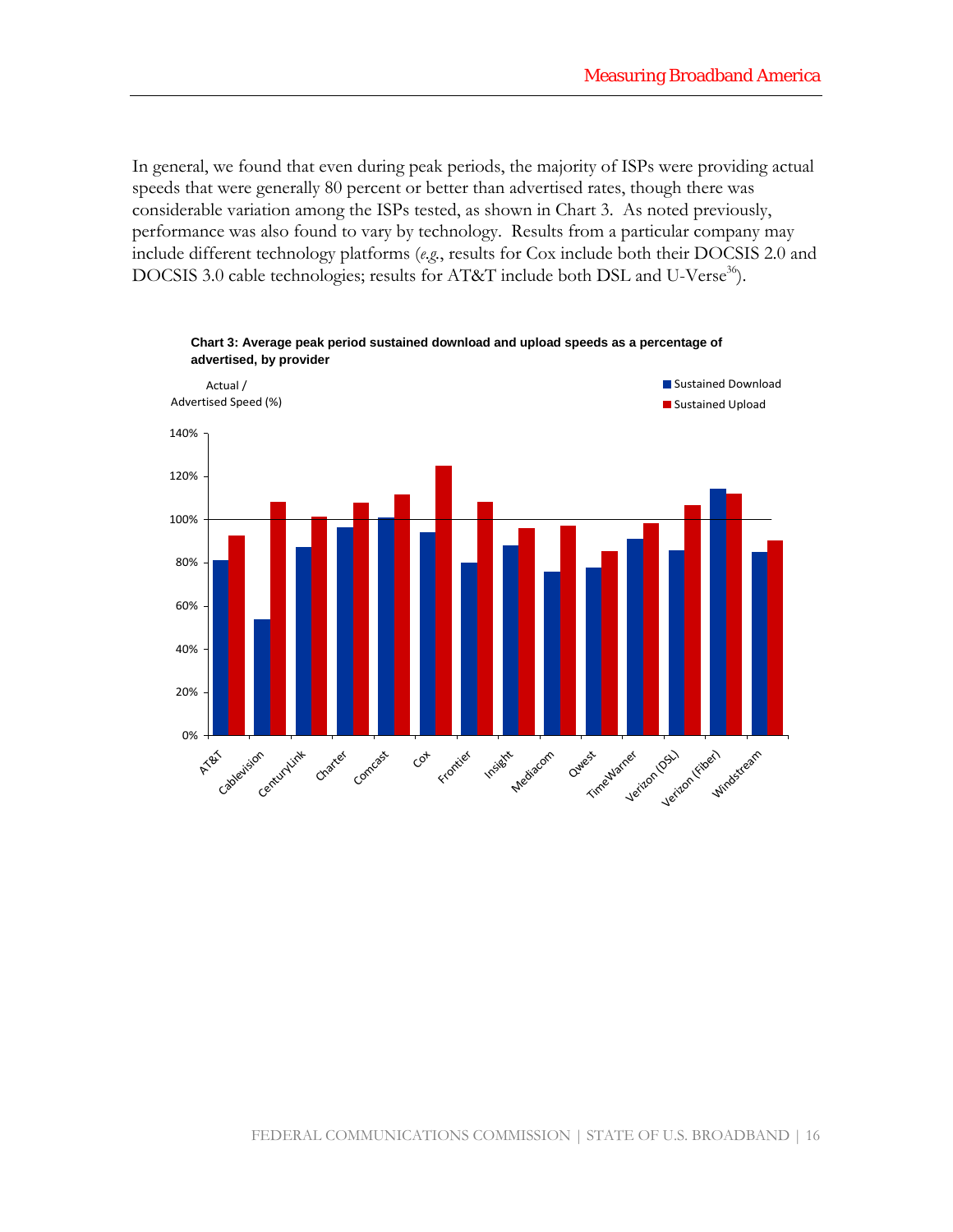#### PERFORMANCE VARIATION BY ACCESS TECHNOLOGY

As shown in Chart 4, there is some variance in performance by technology during peak periods. DSL on average meets 82 percent of advertised download speed during peak periods, cable meets 93 percent and fiber-to-the-home meets 114 percent of advertised speeds. Upload performance is, as noted, generally better than download performance during peak periods with all technologies meeting advertised upload speeds by 95 percent or better.<sup>37</sup>



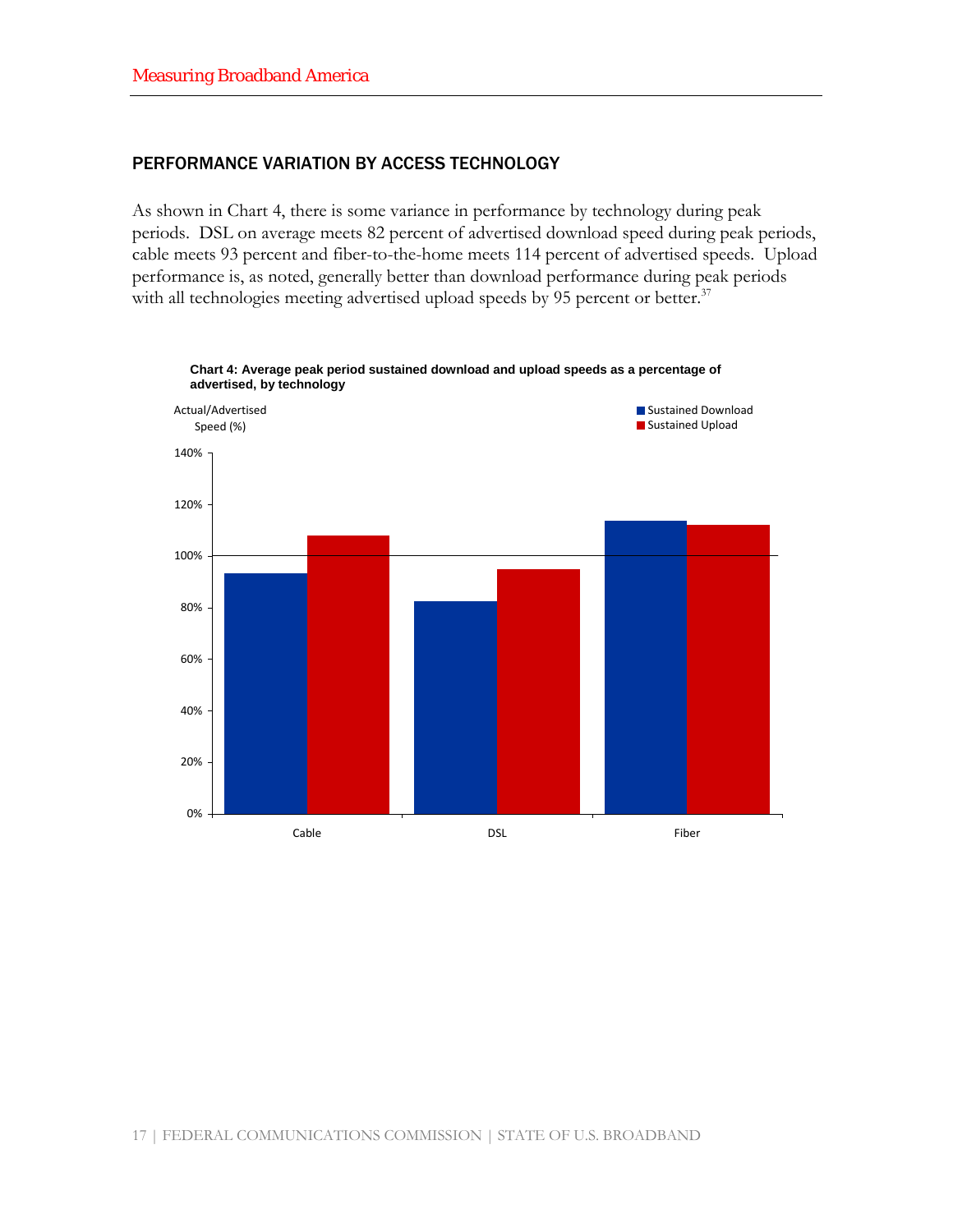#### PERFORMANCE VARIATION BY SERVICE TIER

#### Download Peak Period Throughput

As shown in Chart 5, peak period performance varies by service tier among ISPs included in this study. Even during peak periods, the vast majority of service tiers offer performance levels approximately 80 percent or more of advertised speeds.<sup>38</sup> Fiber-to-the-home services typically outperform other service tiers, offering performance levels approximately 115 percent of advertised rates during peak periods. Other ISPs are either close to or exceed advertised rates.



#### **Chart 5: Average peak period sustained download speeds as a percentage of advertised, by provider**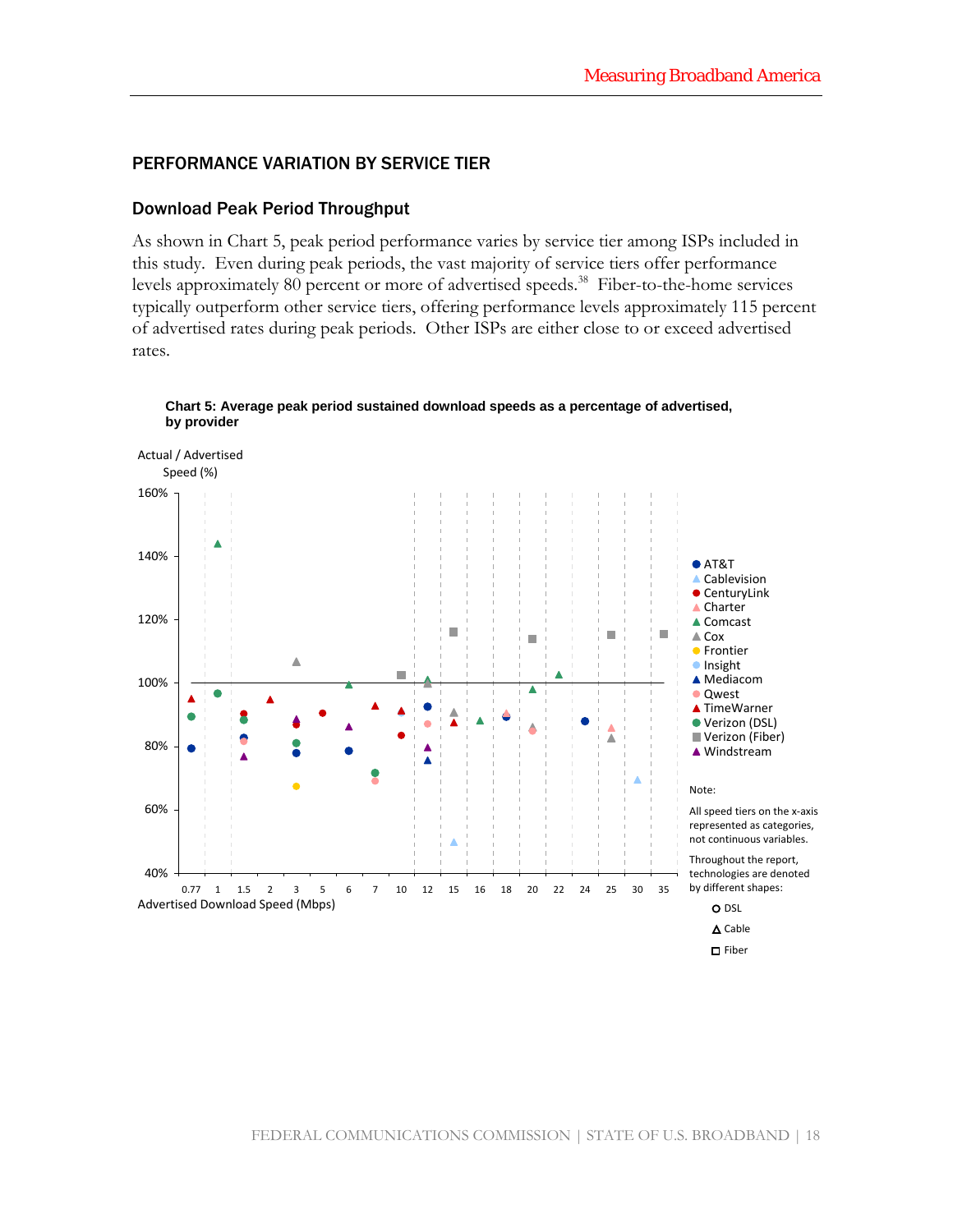#### Upload Peak Period Throughput

With the exception of some fiber-to-the-home service offerings, consumer broadband services are typically offered with asymmetric download and upload rates, with the download rate typically many times faster than the upload rate.

In general, the ratio of actual to advertised speed for upload performance is slightly superior to the ratio measured for download performance. Fiber-to-the-home services outperform cable and DSL in upload throughput, with many of the current services available on the market operating at symmetric speeds or speeds that are much closer to symmetric than those offered by their DSL and cable counterparts. On average, all technologies and speed bands deliver at least 84 percent of the advertised upload rate. Many cable service tiers exceed 100 percent of the advertised upstream rate. As with the downstream throughput results, fiber-to-the-home services continually deliver over 100 percent of the advertised upload speeds.



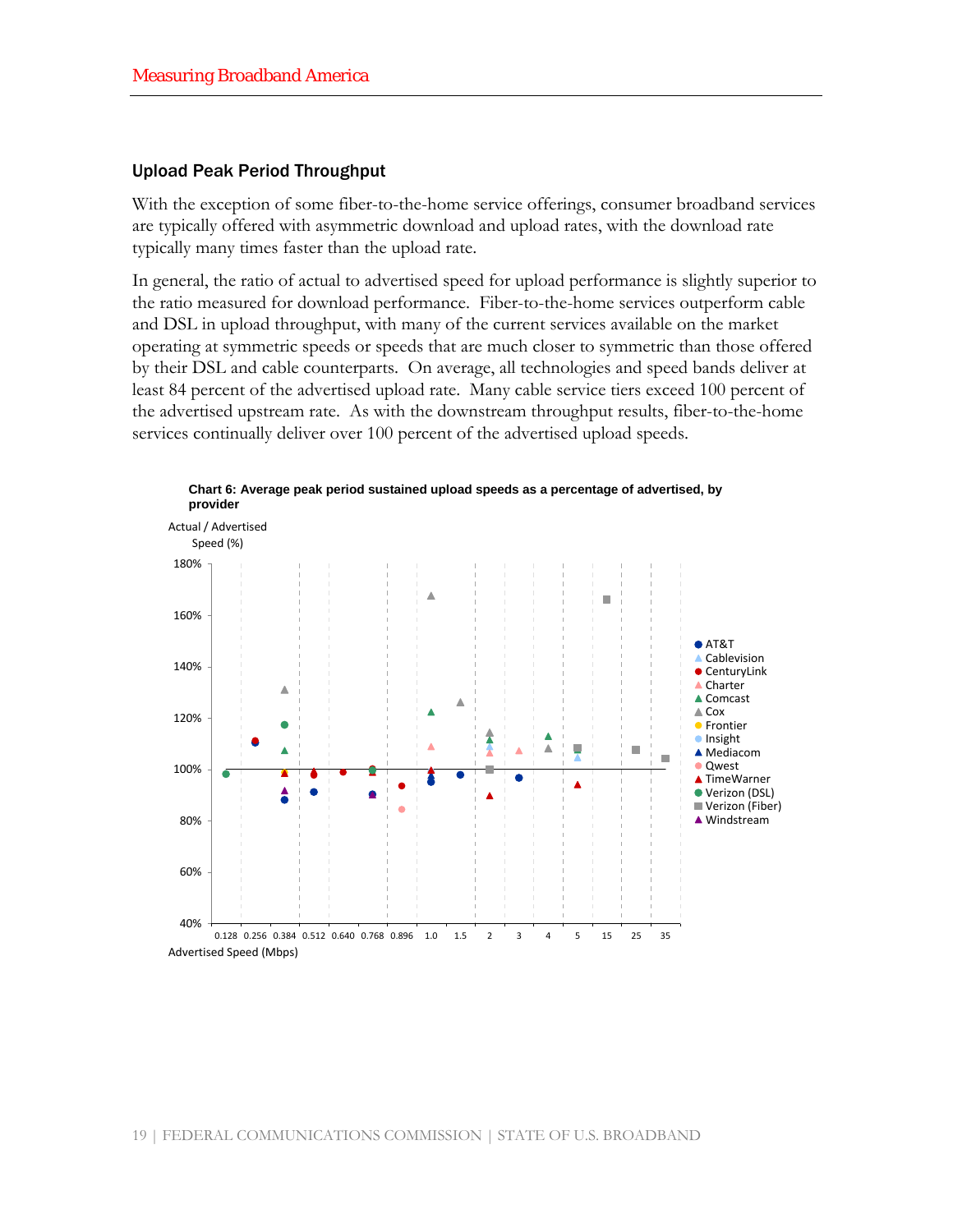#### Burst Versus Sustained Download Throughput

Comparing burst download speeds versus advertised speeds demonstrates the effect that burst services such as PowerBoost have on data throughput. For DSL- and fiber-to-the-home services, which do not, in general, employ boost technologies, there are no significant differences between sustained and burst measurements. As can be seen in Chart 7, in contrast, cable services employing boost technology consistently exceed 100 percent of advertised speeds across all speed tiers in which they are offered, achieving as high as 152 percent of advertised speed for one service. Chart 7 also shows that the effectiveness of burst technology varies among cable ISPs.



**Chart 7: Average peak period burst download speeds as a percentage of advertised speed,**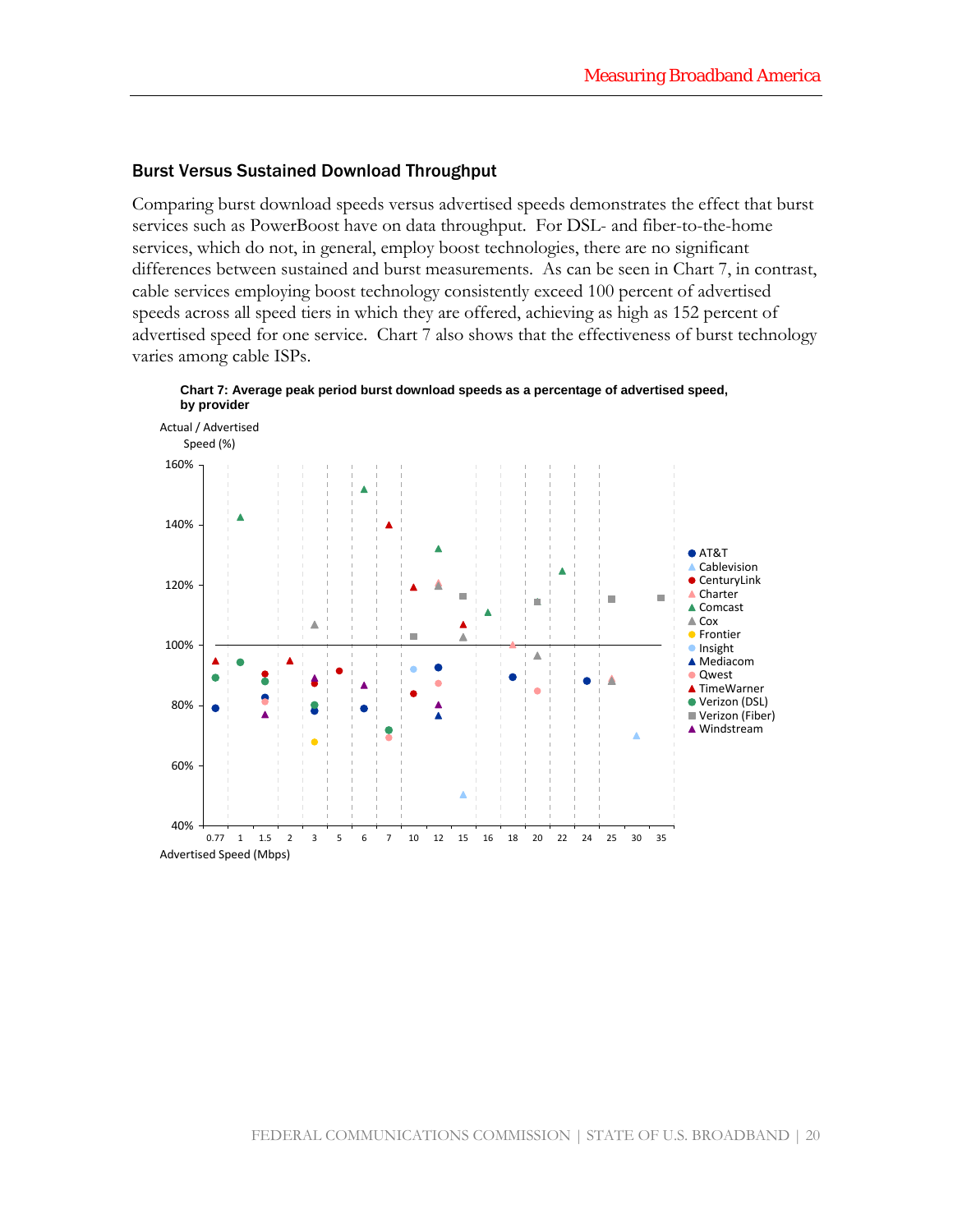

**Chart 8: Average peak period burst upload speed as a percentage of advertised speed, by provider**

The use of transient performance boosting features such as PowerBoost is less prevalent for upstream connections. The test results found marked improvement in burst upload speeds on some but not all service tiers, suggesting that PowerBoost might be applied to upstream performance by at least one or more ISPs. For example, in Chart 8, Cox and Comcast achieve average rates in the range of 130 percent to over 200 percent in service tiers ranging from 1 Mbps to 2 Mbps.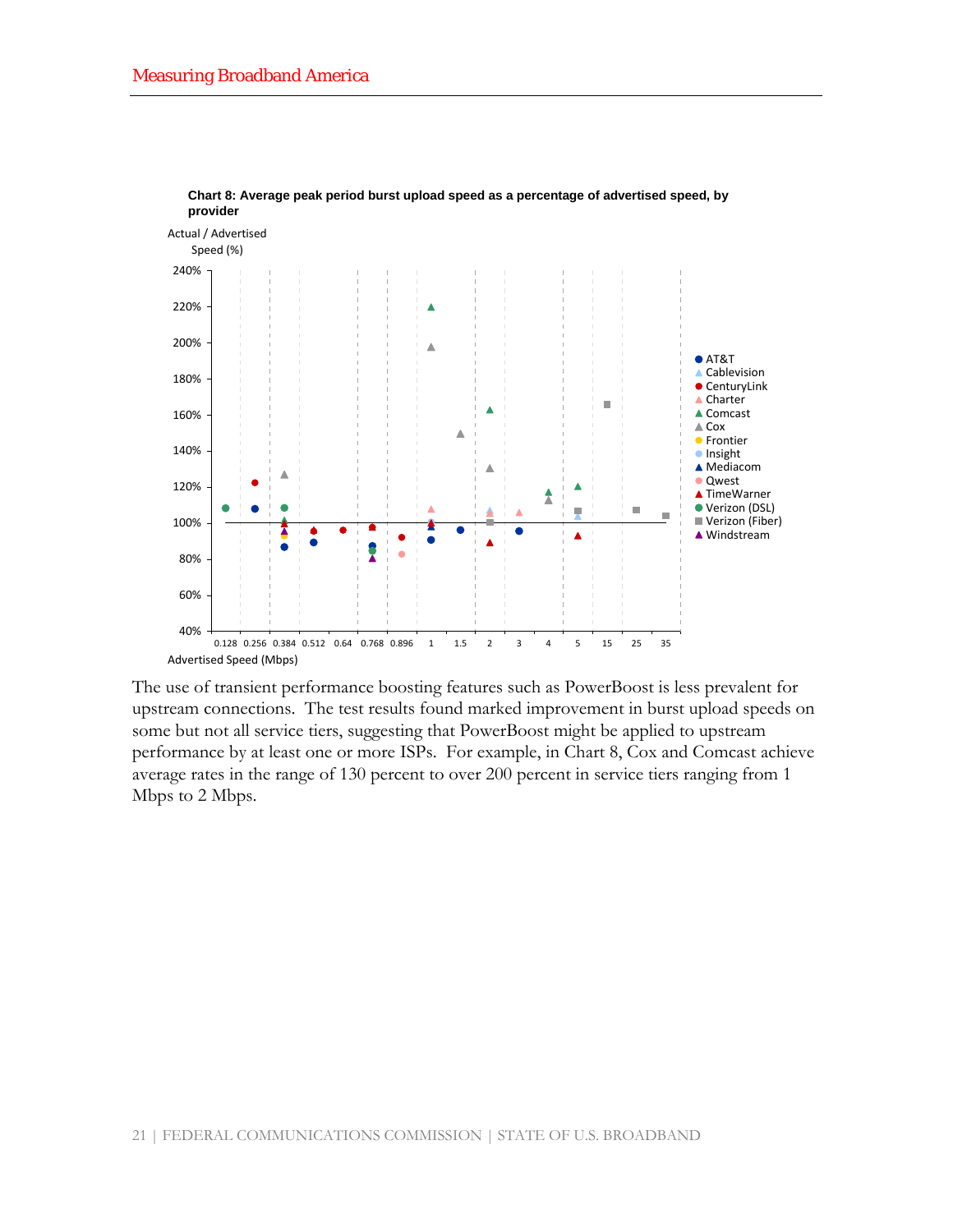#### Latency

As can be seen from Chart 9,<sup>39</sup> latency varies by technology and by service tier.<sup>40</sup> Fiber-to-thehome has the best performance in terms of latency, with a 17 ms average during the peak period, cable averages 28 ms, and DSL averages 44 ms and ranges as high as approximately 75 ms.41 Although the test results found variance in latencies among technologies, all of the latencies measured here should be adequate for common Internet applications such as VoIP.



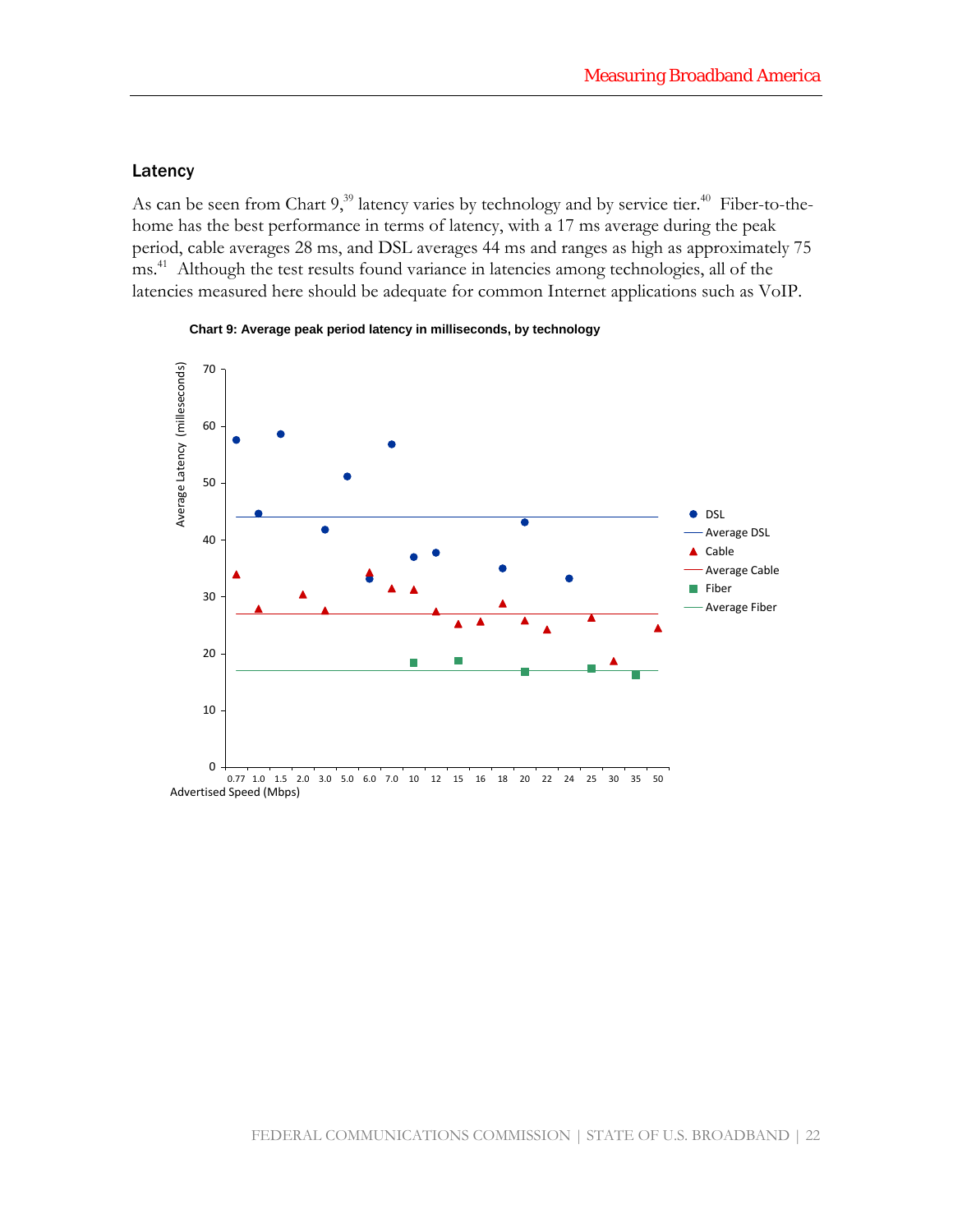Chart 10 displays average web page loading<sup>42</sup> time by speed tier. Web pages load much faster as broadband speed increases, but beyond 10 Mbps, performance increases for basic web browsing are slight. The data indicate that a consumer subscribing to a 10 Mbps speed tier is unlikely to experience a significant performance increase in basic web browsing—*i.e.*, accessing web pages, but not streaming video or using other high-bandwidth applications such as video chat—by moving to a higher speed tier.



**Chart 10: Web loading time by advertised speed, by technology**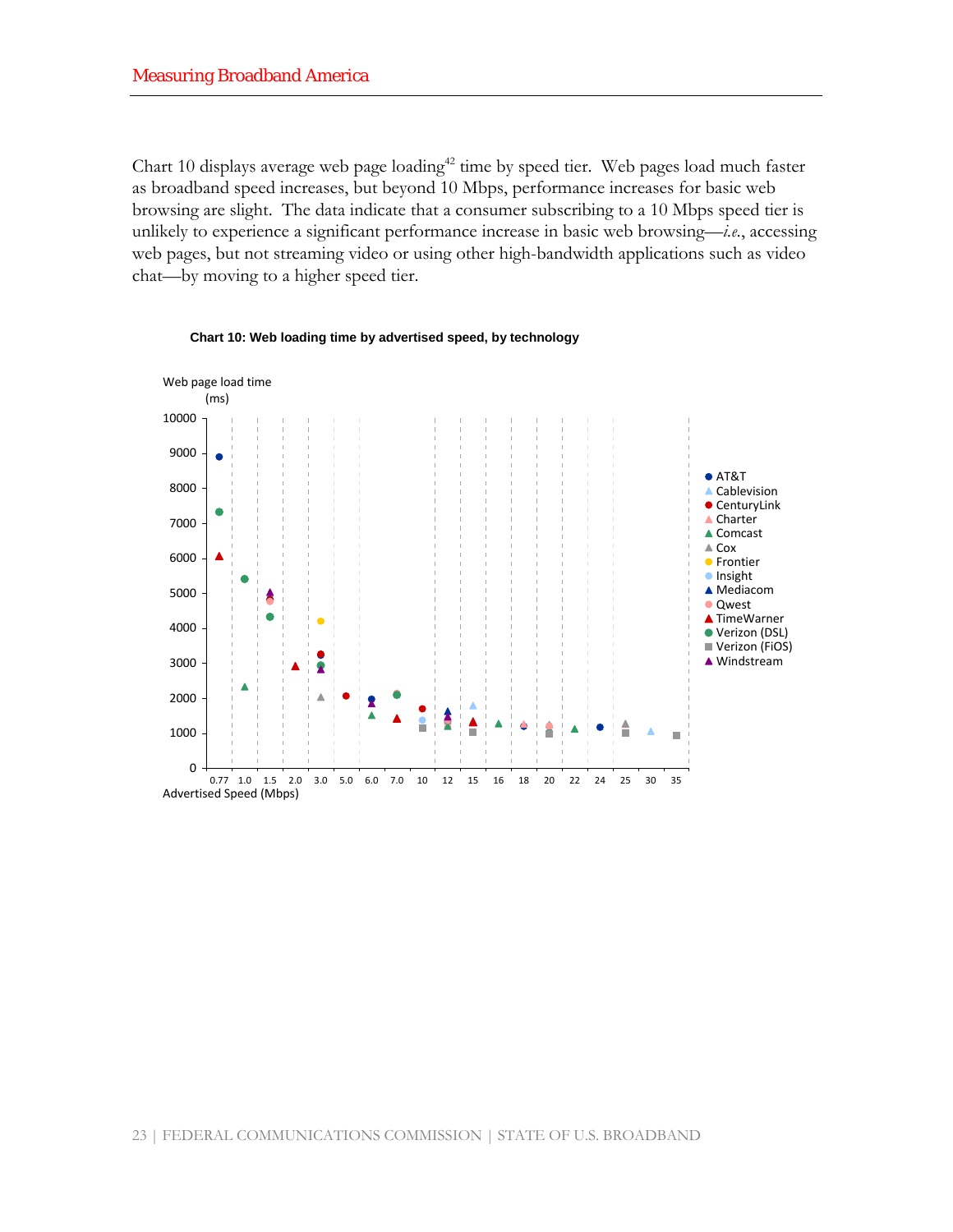#### PERFORMANCE VARIATION BY TIME OF DAY

Chart 11 shows that performance during the day is not consistent for most technologies. During idle periods there is more capacity available for the consumer, while at peak periods, with many consumers online, available capacity per consumer diminishes. As shown in Chart 12, on average DSL and cable provide similar performance over this period, but results differ significantly among different ISPs.

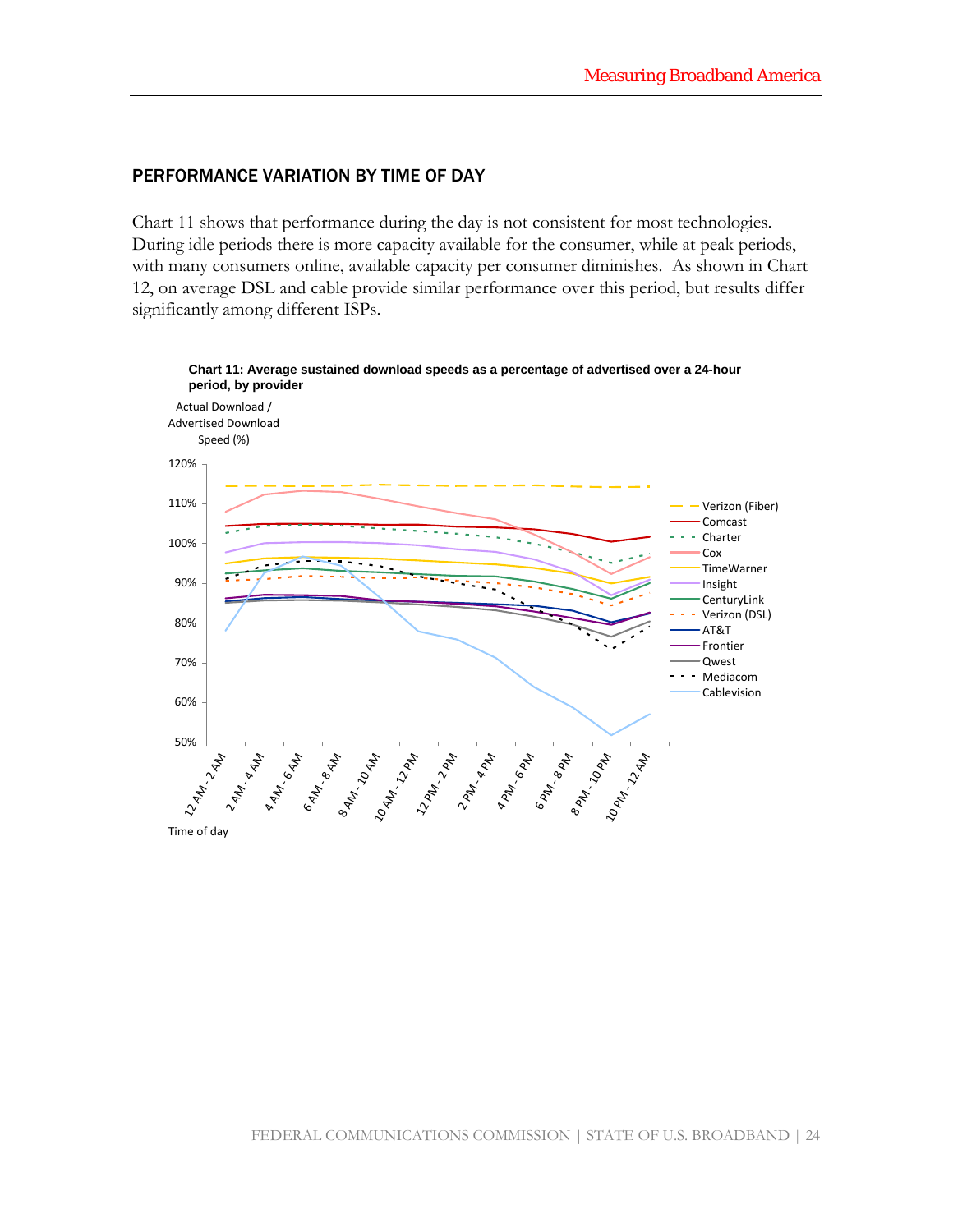

**Chart 12: Hourly average sustained download speeds as a percentage of advertised speed, by technology**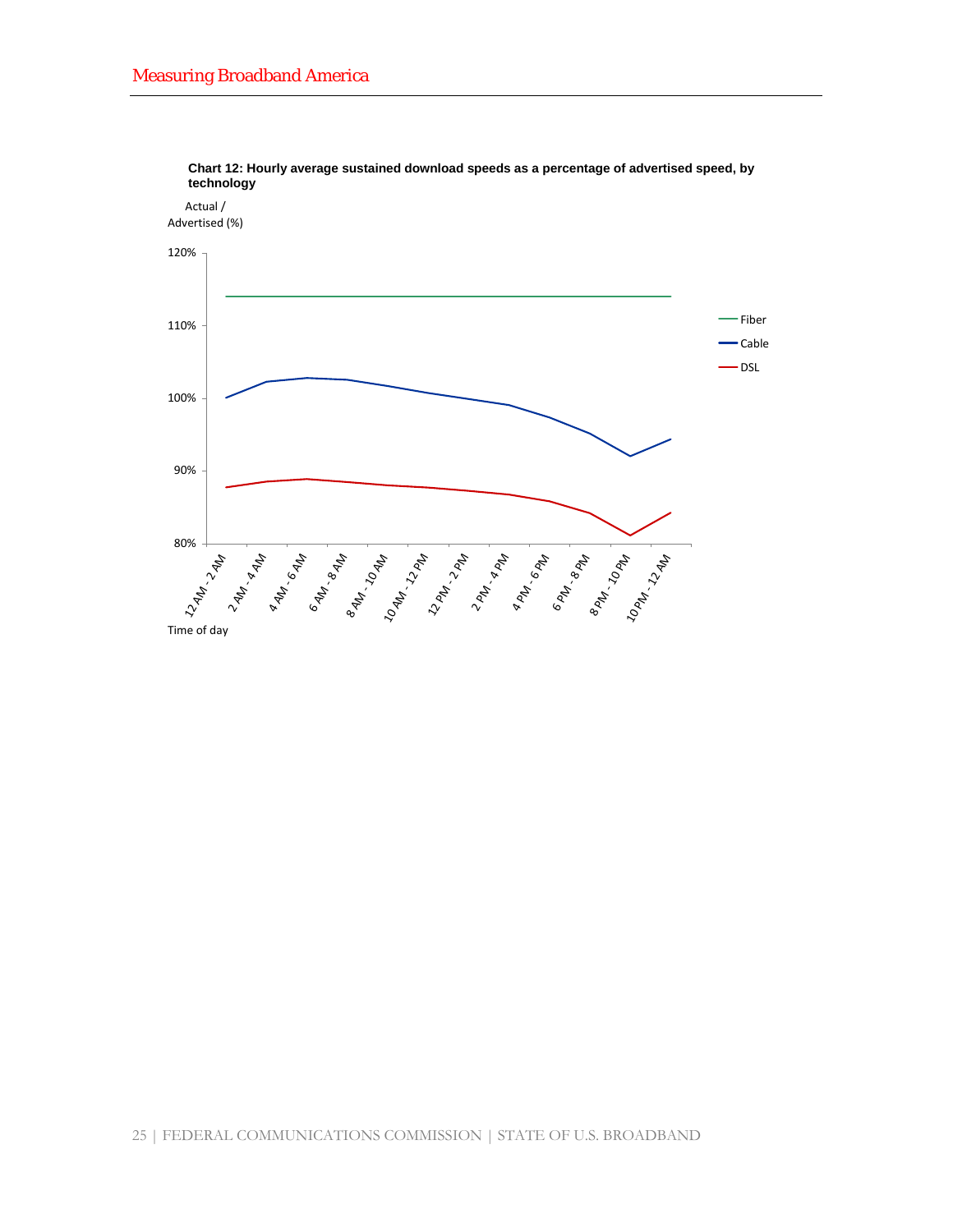#### ACTUAL VERSUS ADVERTISED SPEEDS

The table below lists the advertised speed tiers included in this study, and compares this with the actual average peak performance results from March 2011. As before, we note that the actual sustained download speeds here were based on national averages, and should not be taken to represent the performance experienced by any one consumer in any specific market for these ISPs.

| <b>Actual Sustained</b><br>Speed (Mbps) | Advertised<br>Speed Tier<br>(Mbps) | Provider        | <b>Actual Sustained Speed</b><br>/ Advertised Speed Tier |
|-----------------------------------------|------------------------------------|-----------------|----------------------------------------------------------|
| 0.60                                    | 0.768                              | AT&T            | 78%                                                      |
| 0.69                                    | 0.768                              | Verizon (DSL)   | 89%                                                      |
| 0.73                                    | 0.768                              | TimeWarner      | 95%                                                      |
| 0.97                                    | 1                                  | Verizon (DSL)   | 97%                                                      |
| 1.15                                    | 1.5                                | Windstream      | $77\%$                                                   |
| 1.22                                    | 1.5                                | Qwest           | 82%                                                      |
| 1.24                                    | 1.5                                | AT&T            | 83%                                                      |
| 1.32                                    | 1.5                                | Verizon (DSL)   | 88%                                                      |
| 1.35                                    | 1.5                                | CenturyLink     | 90%                                                      |
| 1.44                                    | $\mathbf{1}$                       | Comcast         | 144%                                                     |
| 1.90                                    | $\overline{c}$                     | TimeWarner      | 95%                                                      |
| 2.02                                    | 3                                  | Frontier        | 67%                                                      |
| 2.34                                    | 3                                  | AT&T            | 78%                                                      |
| 2.43                                    | 3                                  | Verizon (DSL)   | $81\%$                                                   |
| 2.60                                    | 3                                  | CenturyLink     | 87%                                                      |
| 2.66                                    | 3                                  | Windstream      | $89\%$                                                   |
| 3.20                                    | 3                                  | Cox             | 107%                                                     |
| 4.52                                    | 5                                  | CenturyLink     | 90%                                                      |
| 4.71                                    | 6                                  | AT&T            | 79%                                                      |
| 4.83                                    | 7                                  | Qwest           | 69%                                                      |
| 5.02                                    | 7                                  | Verizon (DSL)   | 72%                                                      |
| 5.17                                    | 6                                  | Windstream      | $86\%$                                                   |
| 5.97                                    | 6                                  | Comcast         | 99%                                                      |
| 6.49                                    | 7                                  | TimeWarner      | 93%                                                      |
| 7.47                                    | 15                                 | Cablevision     | 50%                                                      |
| 8.34                                    | 10                                 | CenturyLink     | $83\%$                                                   |
| 9.05                                    | 10                                 | Insight         | 91%                                                      |
| 9.07                                    | 12                                 | Mediacom        | $76\%$                                                   |
| 9.13                                    | 10                                 | TimeWarner      | 91%                                                      |
| 9.56                                    | 12                                 | Windstream      | $80\%$                                                   |
| 10.24                                   | 10                                 | Verizon (Fiber) | 102%                                                     |
| 10.45                                   | 12                                 | Qwest           | $87\%$                                                   |
| 11.10                                   | 12                                 | AT&T            | 92%                                                      |

#### **Figure 2: Peak period sustained download performance, by provider**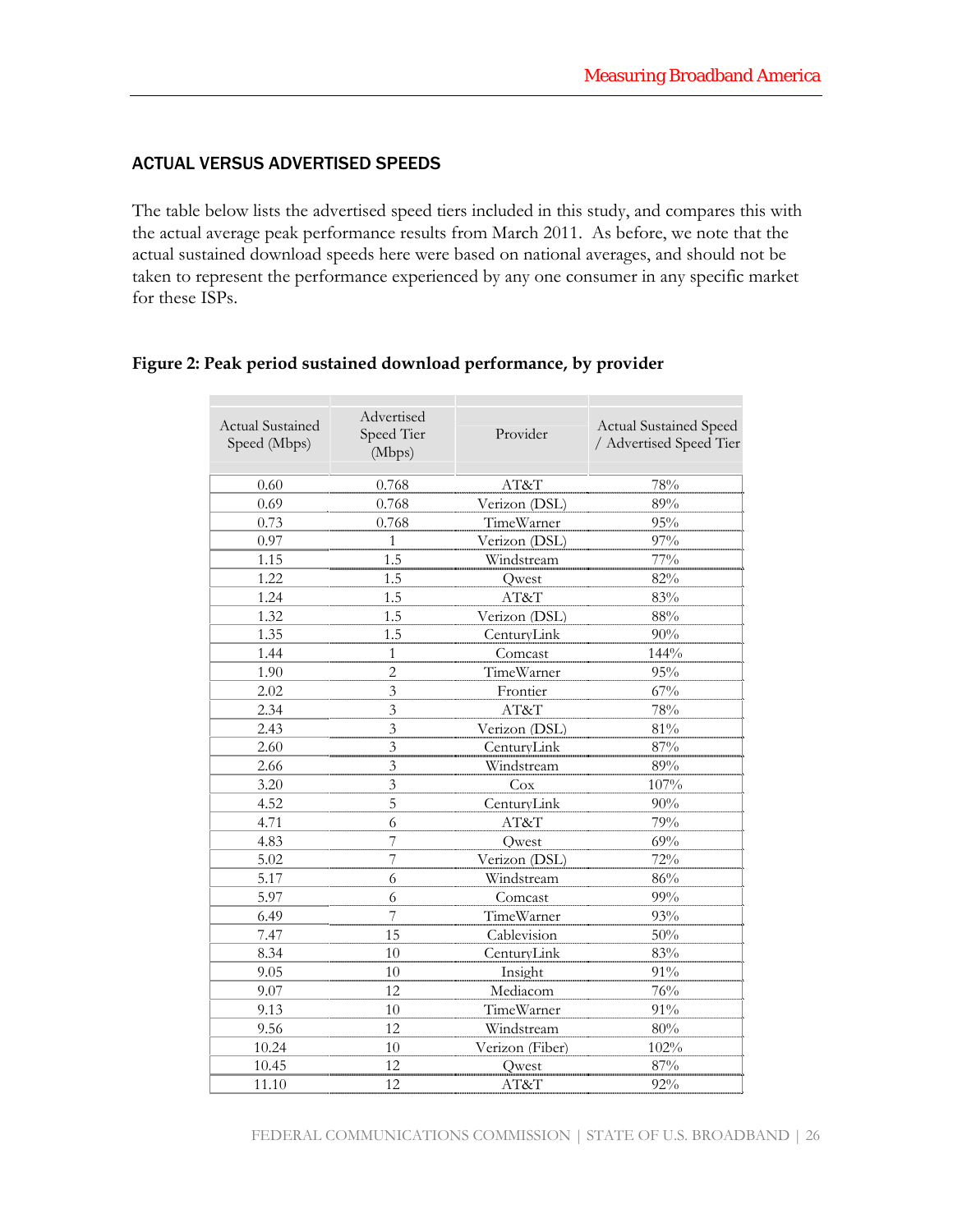| 11.98 | 12 | $\frac{\cos x}{\cos x}$ | 100%   |
|-------|----|-------------------------|--------|
| 12.04 | 12 | Charter                 | 100%   |
| 12.13 | 12 | Comcast                 | 101%   |
| 13.13 | 15 | <b>TimeWarner</b>       | 88%    |
| 13.60 | 15 | $\cos$                  | 91%    |
| 14.10 | 16 | Comcast                 | $88\%$ |
| 16.07 | 18 | AT&T                    | 89%    |
| 16.29 | 18 | Charter                 | 91%    |
| 16.96 | 20 | Owest                   | 85%    |
| 17.21 | 20 | Cox                     | 86%    |
| 17.41 | 15 | Verizon (Fiber)         | 116%   |
| 19.59 | 20 | Comcast                 | 98%    |
| 20.65 | 25 | Cox                     | 83%    |
| 20.83 | 30 | Cablevision             | 69%    |
| 21.10 | 24 | AT&T                    | 87%    |
| 21.46 | 25 | Charter                 | 86%    |
| 22.57 | 22 | Comcast                 | 103%   |
| 22.78 | 20 | <u>Verizon (Fiber)</u>  | 113%   |
| 28.77 | 25 | <u>Verizon (Fiber)</u>  | 115%   |
| 40.42 | 35 | Verizon (Fiber)         | 115%   |
|       |    |                         |        |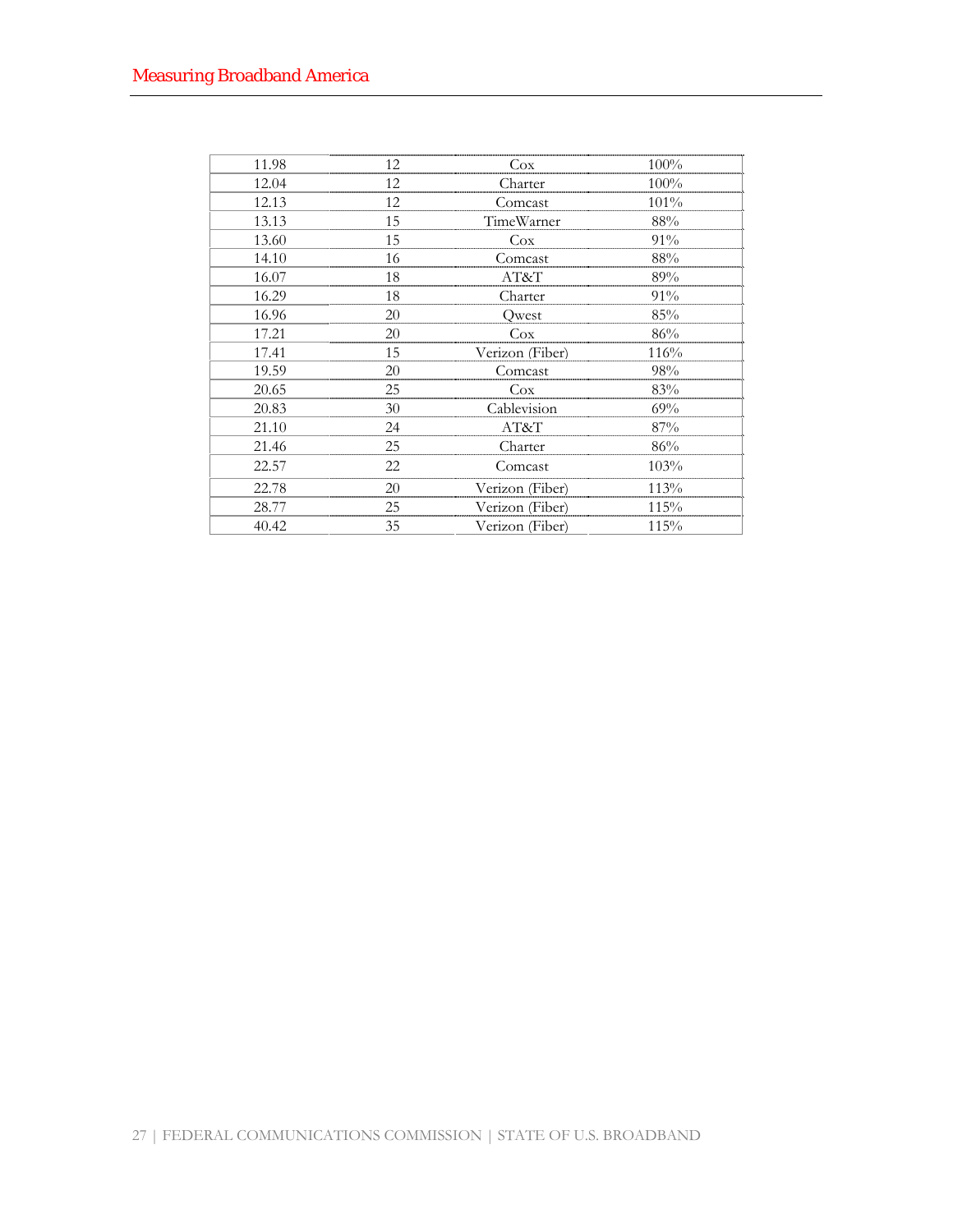### Conclusion and Next Steps

Consistent broadband metrics can help consumers assess their broadband service and compare service providers in meaningful ways. Actual data on broadband performance and deployment can serve as a tool for broadband providers by lowering customer support costs, by allowing consumers to verify performance of their broadband service without first contacting the ISP for support, and/or by facilitating an ISP's ability to assure that a consumer's service across all elements of an ISP's network is satisfactory. Such data can also assist the research community in understanding performance characteristics of consumer broadband services; encourage the development of future broadband testing methodologies; and lead to improvements in broadband policy and broadband deployment programs. Greater knowledge of the characteristics of consumer broadband performance can help facilitate the development of innovative Internet applications and services.

#### Scale Methodology Across All Broadband Providers

We believe that a standardized set of broadband measurements can be implemented across a range of ISPs and scaled to support detailed regional assessments of broadband deployment and performance. Discussions with ISPs and vendors during the course of this project have given us confidence that such an approach can be done at limited cost by leveraging ongoing technology deployment within the industry. Such measurement capabilities have the potential to provide consumers with more precise information about their actual service performance and to provide policy makers with an assessment of current and evolving broadband performance. By using sampling methodologies, additional network traffic from performance measurements can be kept to negligible levels. We note that today many ISPs make extensive network measurements for their own benefit. Extending the availability of sampled performance data to the consumer will likewise provide benefits to the end user and to content, application, and service developers.

We can also expand the methodology in this study to assess the overall broadband experience—not just the service delivered to a subscriber by his or her ISP, but the complete connection between a subscriber and the universe of content providers and services with which he or she interacts. Such work might include furthering the development and deployment of the Consumer Broadband Test.

#### Continue Dialogue with the Stakeholder Community

This collaborative effort across project participants significantly helped the development of the testing methodologies, sampling techniques, and consumer privacy protections that were critical to the study. We intend to continue this collaborative effort to explore ways such testing can be made more efficient and scalable. An ongoing assessment of broadband performance across all regions of the country, demographic groups, technologies, and speed tiers would be helpful in many ways.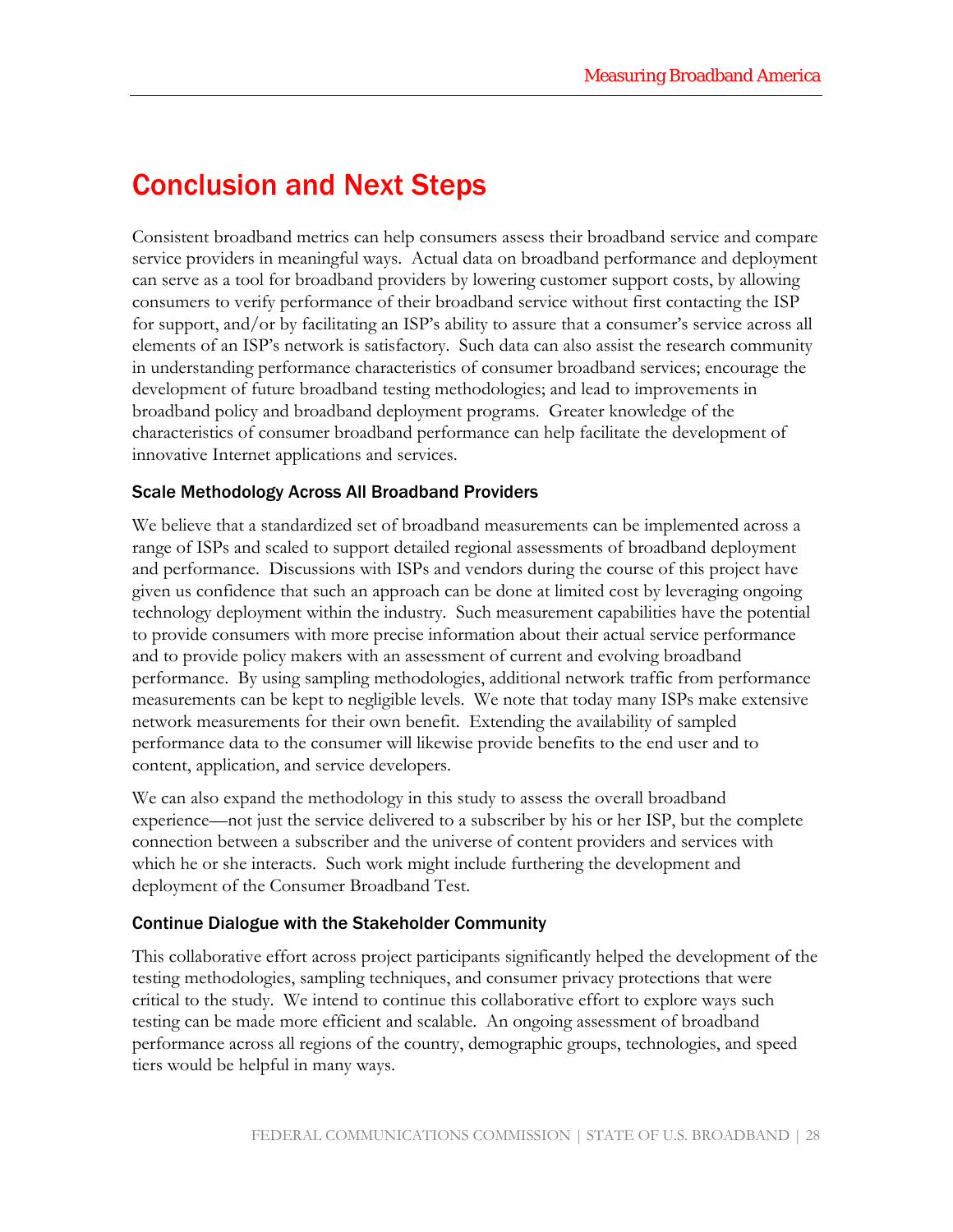#### Academic Code Review

Both the Commission and SamKnows recognize that while the methodology descriptions included in this document provide an adequate overview of the project as a whole, there will be experts, as well as members of the public and non-profit organizations, who are willing to contribute to the project by reviewing the actual software used in the testing. SamKnows welcomes review of its software and technical platform for non-commercial purposes only.<sup>43</sup>

#### All Data Released into the Public Domain

The full raw bulk data set acquired during this study is being made available to the public simultaneously with the release of this Report.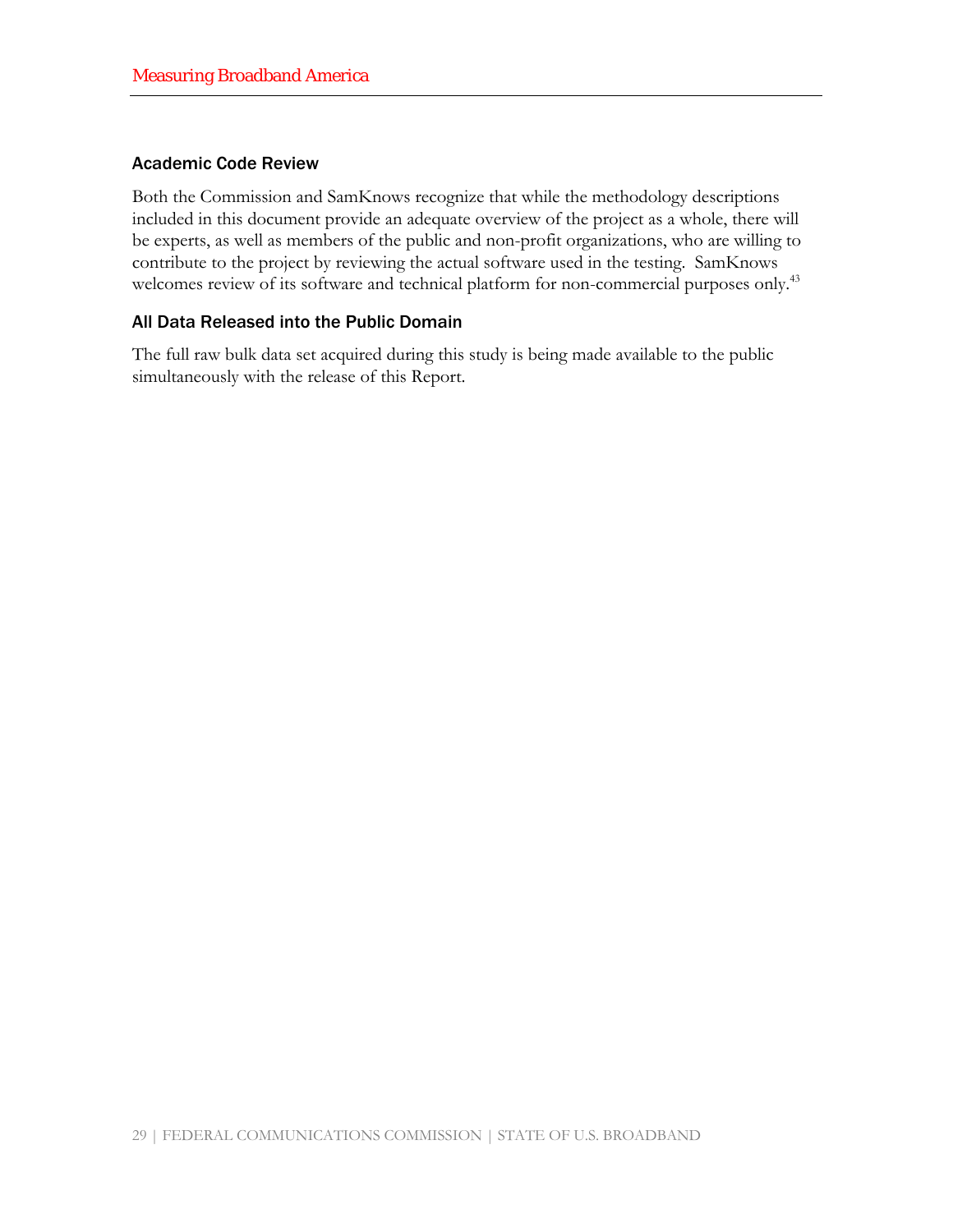## Acknowledgements

This Report benefited from the voluntary participation of a number of parties. The contribution of their expertise to the development of the methodologies employed in this Report materially increased its quality. We would like to extend our thanks to the following entities:

- Adtran
- AT&T
- Cablevision Systems Corporation
- CenturyLink
- Charter Communications
- Comcast
- Corning
- Cox Communications
- Frontier Communications Company
- Georgia Institute of Technology
- Insight Communications
- Intel
- Mediacom Communications Corporation
- Massachusetts Institute of Technology
- M-Lab
- National Cable & Telecommunications Association
- New America Foundation
- Qwest Communications
- Time Warner Cable
- US Telecom Association
- Verizon
- Windstream Communications

Finally, we would like to thank SamKnows for their extraordinary performance during this endeavor. Their experience and hard work on this project was critical to its success.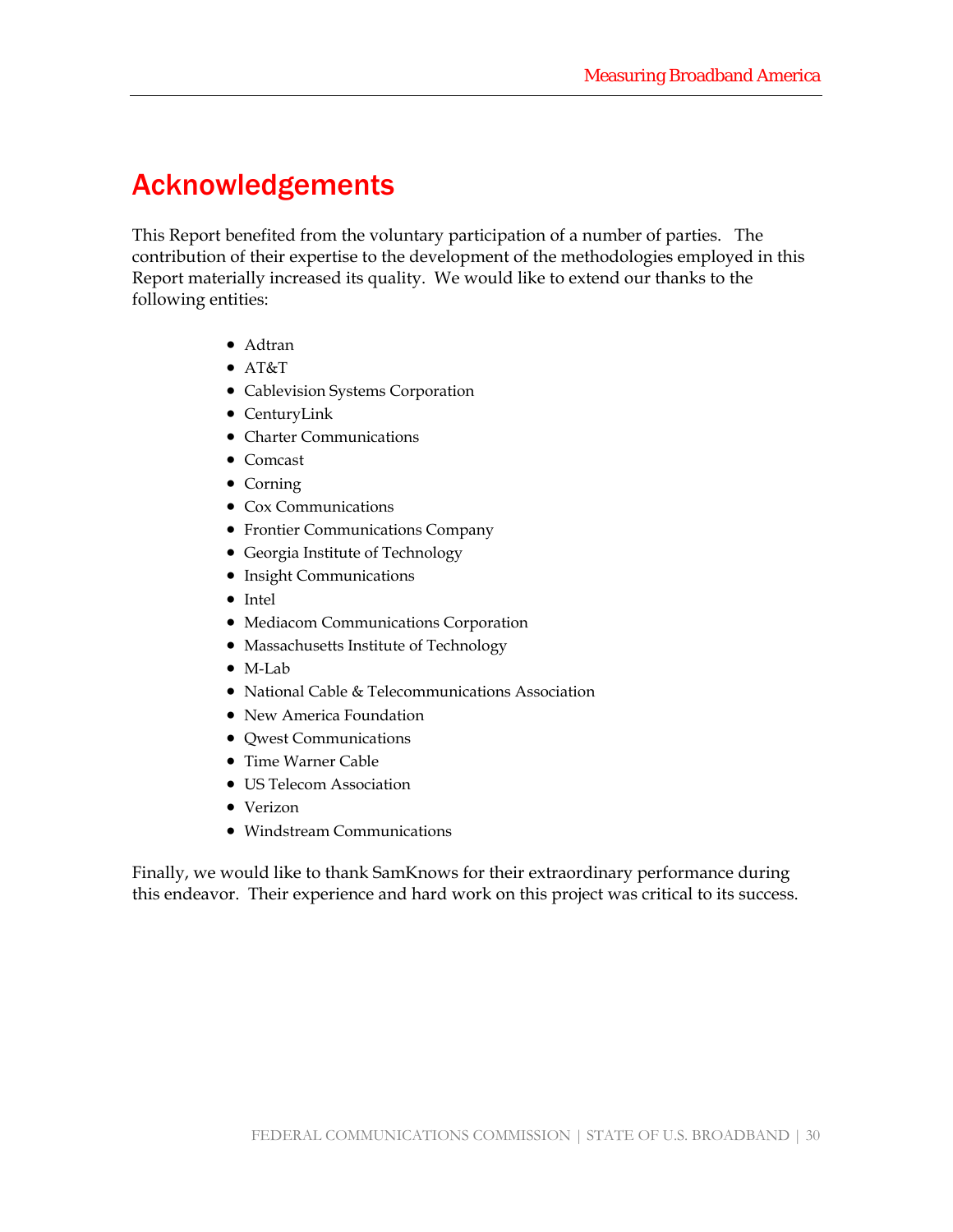#### ENDNOTES

1 John Horrigan and Ellen Satterwhite, *Americans' Perspectives on Online Connection Speeds for Home and Mobile Devices*, 1 (FCC 2010), at

http://hraunfoss.fcc.gov/edocs\_public/attachmatch/DOC-298516A1.doc (finding that eighty percent of broadband consumers did not know what speed they had purchased).

2 Aaron Smith, HOME BROADBAND 2010, Pew Research Center's Internet & American Life Project at 8, available at

http://www.pewinternet.org/~/media/Files/Reports/2010/Home%20broadban d%202010.pdf (last accessed July 8, 2011).

<sup>3</sup> *See* CONNECTING AMERICA: THE NATIONAL BROADBAND PLAN (2010), available at http://www.broadband.gov/plan/ ("NBP").

<sup>4</sup> *See*

**.** 

http://www.broadband.gov/qualitytest/?TB\_iframe=true&height=500&width=4 70&qt=true (last accessed July 8, 2011).

<sup>5</sup> The Consumer Broadband Test allows consumers to choose between testing performed by one of two entities: Ookla and M-Lab. However, these tests use different upload and download criteria, and so can return different results for the same broadband connection.

<sup>6</sup> *Consumer Information and Disclosure; Truth-in-Billing and Billing Format; IP-Enabled Services*, Notice of Inquiry, 24 FCC Rcd 11380 (2009).

<sup>7</sup> *Need for Speed Information for Consumers of Broadband Services*, CG Docket No. 09- 158, Public Notice, 26 FCC Rcd 5847 (2011).

8 NBP, Recommendation 4.4 at 45.

9 The only fiber-to-the-home broadband service studied in this report is Verizon's FiOS. Other services use fiber optic technology and may be marketed as "fiber." *See, e.g.*, note 36 *infra*.<br><sup>10</sup> Participating ISPs were: AT&T (DSL); Cablevision (cable); CenturyLink (DSL);

Charter (cable); Comcast (cable); Cox (cable); Frontier (DSL); Mediacom (cable); Insight (cable); Qwest (DSL); TimeWarner (cable); Verizon (DSL and fiber-to-thehome); and Windstream (DSL).

11 As described more fully in the Appendix, this study allowed for a target deployment in up to 10,000 homes across the United States, and the final volunteer pool was created from over 75,000 initial volunteer broadband subscribers. Although test results were taken from 7,500 households over the course of the study, the results that are analyzed in this Report reflect broadband performance to 6,800 homes during the month of March 2011.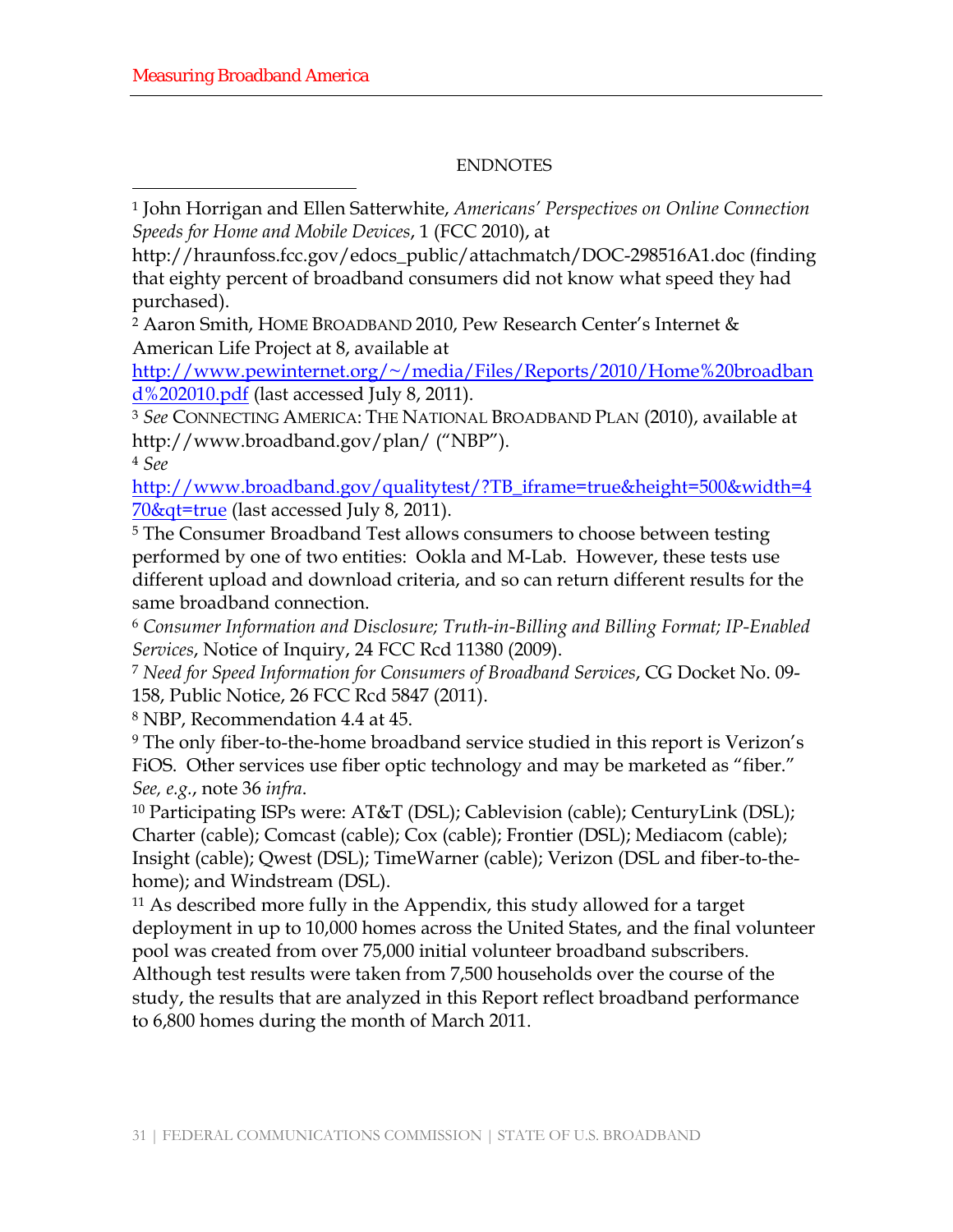12 In addition to the various data sets, the actual software code that was used for the testing will be made available for academic and other researchers for noncommercial purposes. *See infra* note 43.

 $\overline{a}$ 

13 ISPs typically quote speeds or information rates in units of Megabits (millions of bits) per second, known as Mbps. A bit is the basic unit of information in computing.

14 Sustained speeds are described in the Appendix and are averaged over five second intervals across the high and low rates that might dynamically occur in very short time interval measurements.

15 Those earlier reports of broadband speeds in the United States and the United Kingdom had shown ISPs delivering a smaller percentage of advertised speeds. *See* FCC, BROADBAND PERFORMANCE, OBI Technical Paper No. 4, available at http://transition.fcc.gov/Daily\_Releases/Daily\_Business/2010/db0813/DOC-300902A1.pdf; Ofcom, UK BROADBAND SPEEDS (2009), available at http://stakeholders.ofcom.org.uk/binaries/research/telecomsresearch/broadbandspeeds.pdf.

16 The term "average" applied to results in this Report always means the arithmetic mean of the sample set under consideration. There is no weighting of samples in calculating averages.

17 Although DSL-based services demonstrated overall performance that was somewhat slower and more subject to latency than cable and fiber-to-the-home, DSL is generally less expensive than either of other technologies discussed in this Report, which could be a considerable benefit to some consumers, and a significant factor in their choice of broadband provider.

18 A 24-hour average was computed each day and then averaged over Monday through Sunday.

<sup>19</sup> In this context, the closest server is the measurement server providing minimum round-trip time.

<sup>20</sup> For example, downloading a large file while browsing the web would limit the effectiveness of PowerBoost.

21 ISPs typically advertise a smaller number of speed tiers but must support legacy tiers—tiers promoted at one time but no longer offered for new subscription—until they are migrated to higher speeds. During deliberations with ISPs for this trial, some noted that they maintain a larger number of service tiers than they currently promote and advertise and that they may support as many as ten service tiers at a given time.

<sup>22</sup> This was a result of the limited number of white boxes  $-$  approximately  $9,000$ that could be deployed over the course of the project. Region-specific data would have required an order of magnitude or greater deployment of equipment, at a corresponding increase in cost.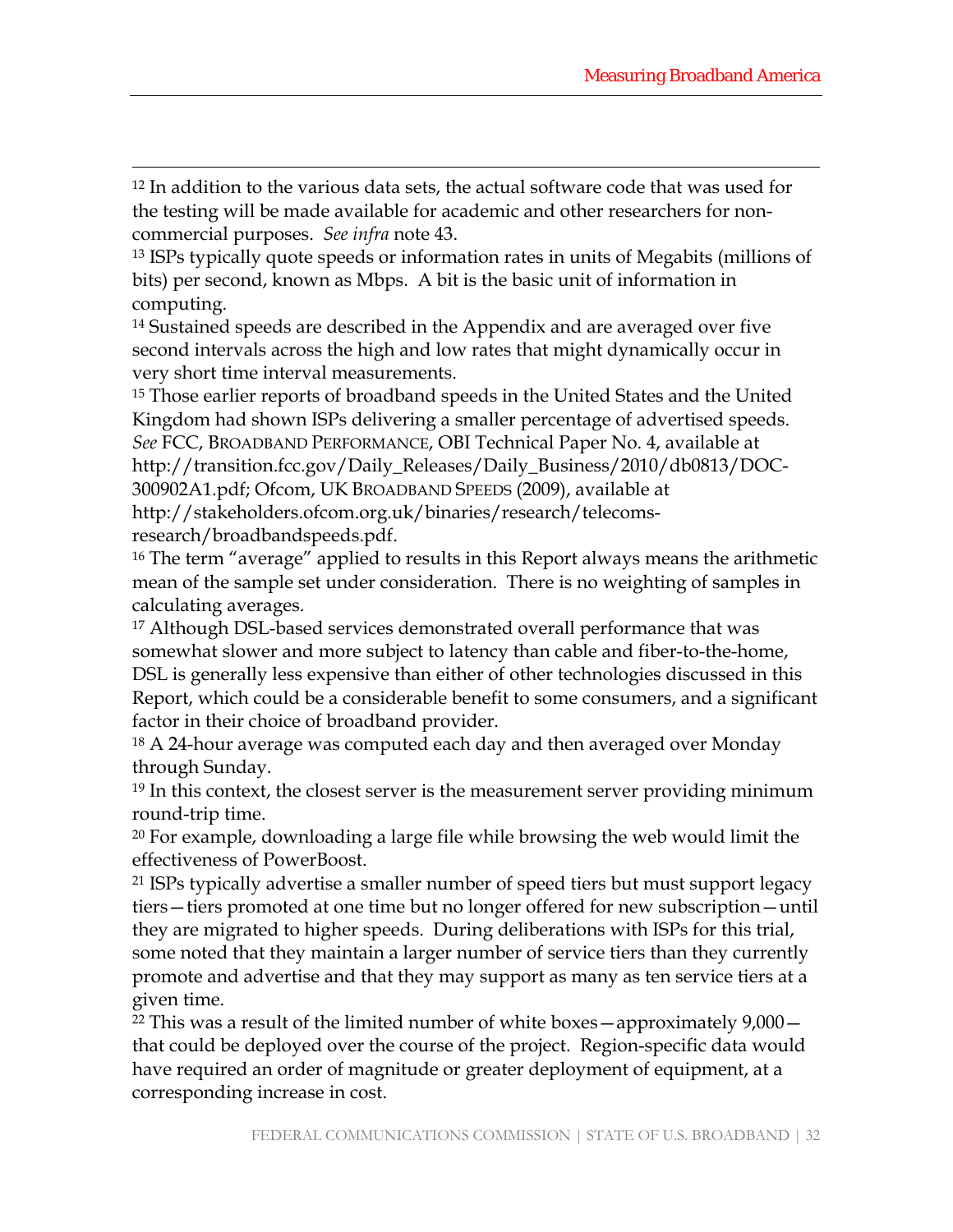$\overline{a}$ 

<sup>23</sup> *See Comment Sought on Measurement of Mobile Broadband Network Performance and Coverage*, Public Notice, 25 FCC Rcd 7069 (2010); *Request for Information: Measurement and Reporting of Mobile Broadband Performance and Coverage*,

FEDBIZOPPS.GOV (Oct. 8, 2010), available at

https://www.fbo.gov/index?s=opportunity&mode=form&id=987657347a39a85e1 09ee4e057517340&tab=core&\_cview=1.

24 In addition to the 13 ISPs who took part in this study, contributors included M-Lab, ADTRAN, Corning, Fiber to the Home Council, Georgia Tech, Intel, MIT, Motorola, National Cable Television Association, the New America Foundation, and the US Telecom Association.

25 An initial goal for the project included measurements for satellite and fixed terrestrial wireless technologies as well. While consumer volunteers were obtained for these technologies, these test results were not included in this Report due to the low number of samples. Such results were included in the raw bulk data set. This data also includes test results for speed tiers for DSL, cable, and fiber-to-the-home technologies for which an insufficient number of panelists was recruited to create a statistically significant sample.

26 These speed ranges were chosen to provide alignment with broadband tiers as categorized in the "Form 477" reports that the Commission uses as its primary tool for collecting data about broadband networks and services. *See Modernizing the FCC Form 477 Data Program*, Notice of Proposed Rulemaking, 26 FCC Rcd 1508, 1512 n.27 (2011), citing *Development of Nationwide Broadband Data to Evaluate Reasonable and Timely Deployment of Advanced Services to All Americans, Improvement of Wireless Broadband Subscribership Data, and Development of Data on Interconnected Voice over Internet Protocol (VoIP) Subscribership*, Report and Order and Further Notice of Proposed Rulemaking, 23 FCC Rcd 9691, 9700-01 (2008).

27 M-Lab is a non-profit corporation supporting research on broadband networks that maintains an open, distributed server platform for researchers to deploy Internet measurement tools. More information on M-Lab can be found on its website, http://www.measurementlab.net/.

<sup>28</sup> "Middle mile" transport refers generally to the transport and transmission of data communications from the central office, cable headend, or wireless switching station to an Internet point of presence. In contrast, "last mile" refers to the connection between a consumer's home and that consumer's broadband service provider's first aggregation point.

29 A simple view of an ISP's network from the consumer perspective is that it consists of a path connecting the consumer's modem to a major aggregation point and that such aggregation points are connected with high bandwidth facilities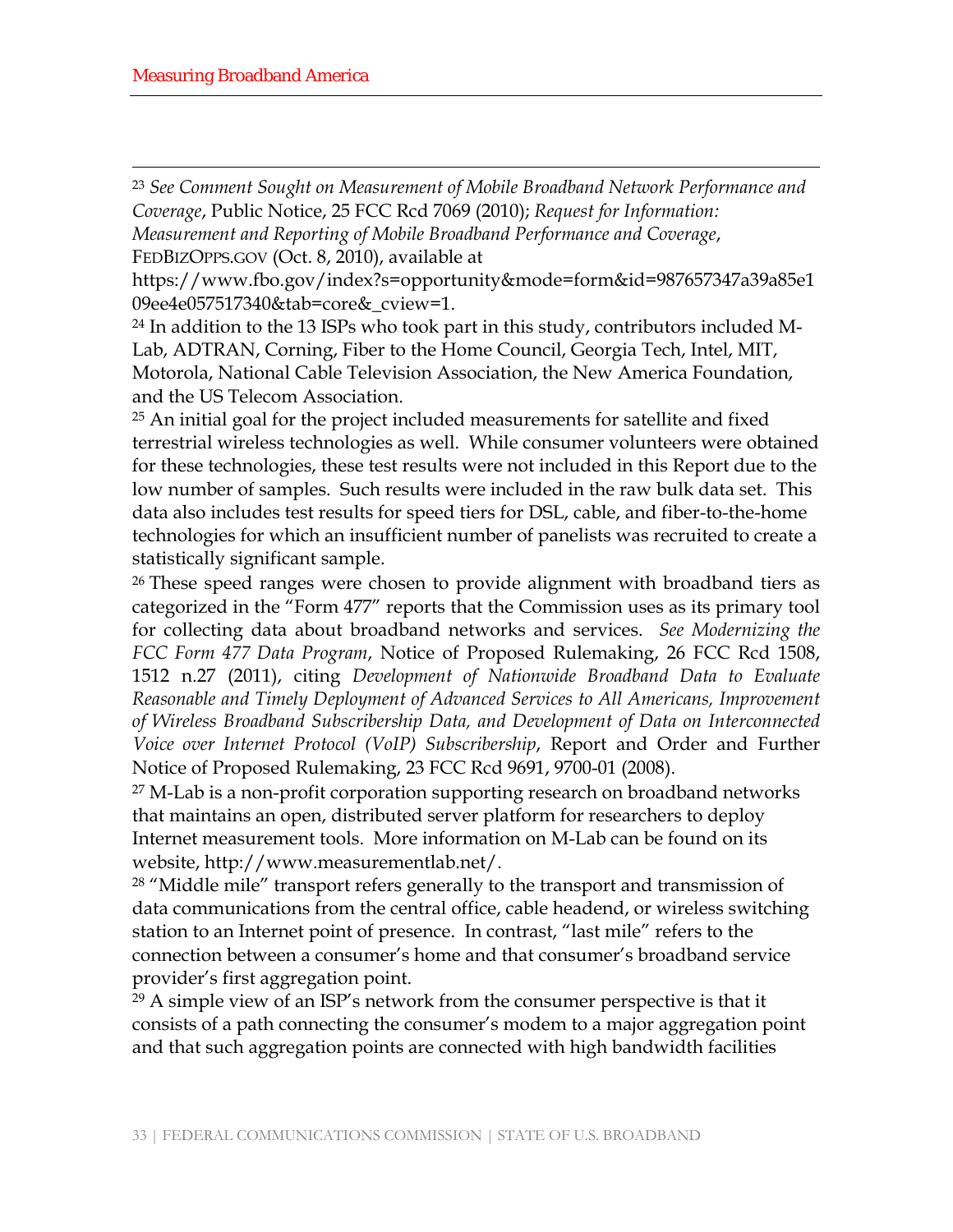forming a core or backbone network. Connecting paths joining one or more subscribers to these aggregation points typically have significantly less bandwidth or capacity than the connecting links between aggregation points and other major locations within this core network.

 $\overline{a}$ 

<sup>30</sup> A byte is a standard unit of measure in computing indicating 8 bits. A megabyte represents 8 million bits.

<sup>31</sup> This latency is often colloquially called the "ping time," named after a network tool used to measure the latency. The measurement methodology used in this Report differs slightly from that tool, but the results should be essentially the same.

32 See International Telecommunication Union (ITU), *Series G: Transmission Systems and Media, Digital Systems and Networks; International Telephone Connections and Circuits—General Recommendations on the Transmission Quality for an Entire International Telephone Connection*, G.114 (May 2003).

33 The March 2011 data set was validated to remove anomalies which would have produced errors in the Report. This data validation process is described in the Appendix.

<sup>34</sup> For a discussion of how averages were calculated for the purposes of this Report, *see supra* note 16.

<sup>35</sup> Throughout this Report, results are recorded separately for CenturyLink and Qwest. These two entities completed a merger on April 1, 2011; however, during the testing in March 2011, they were separate companies.

36 U-Verse is a service mark offering of AT&T supporting a bundled service package of voice, video, and Internet services. U-Verse incorporates multiple technologies. The most common arrangement is a fiber-to-the-node architecture with DSL technology terminating to the home. All U-Verse panelists tested during this survey utilized DSL technology.

37 As noted elsewhere, *see supra* note 16, all averages used in this Report are unweighted arithmetic averages of the relevant data sets. However, the sample plan was based on market share data for all ISPs. Comparison of unweighted averages with averages weighted by market share showed close agreement. 38 Only 10 out of 53 service tiers tested in this study returned less than 80 percent of advertised performance during peak periods.

39 A 50 Mbps service tier can be seen in this chart, but not in other charts that provide results for individual ISPs. This is a result of filtering for low sample counts. While a 50 Mbps service tier is offered by some of the ISPs included in the study, our survey did not obtain enough samples to include this service tier in results for individual ISPs. However, when aggregated by technology, the number of independent samples for 50 Mbps exceeded our threshold criteria for the study. <sup>40</sup> We provide latency figures for peak periods. As noted earlier, latency during peak periods was seen to increase by about 7.6% across all technologies. Latencies